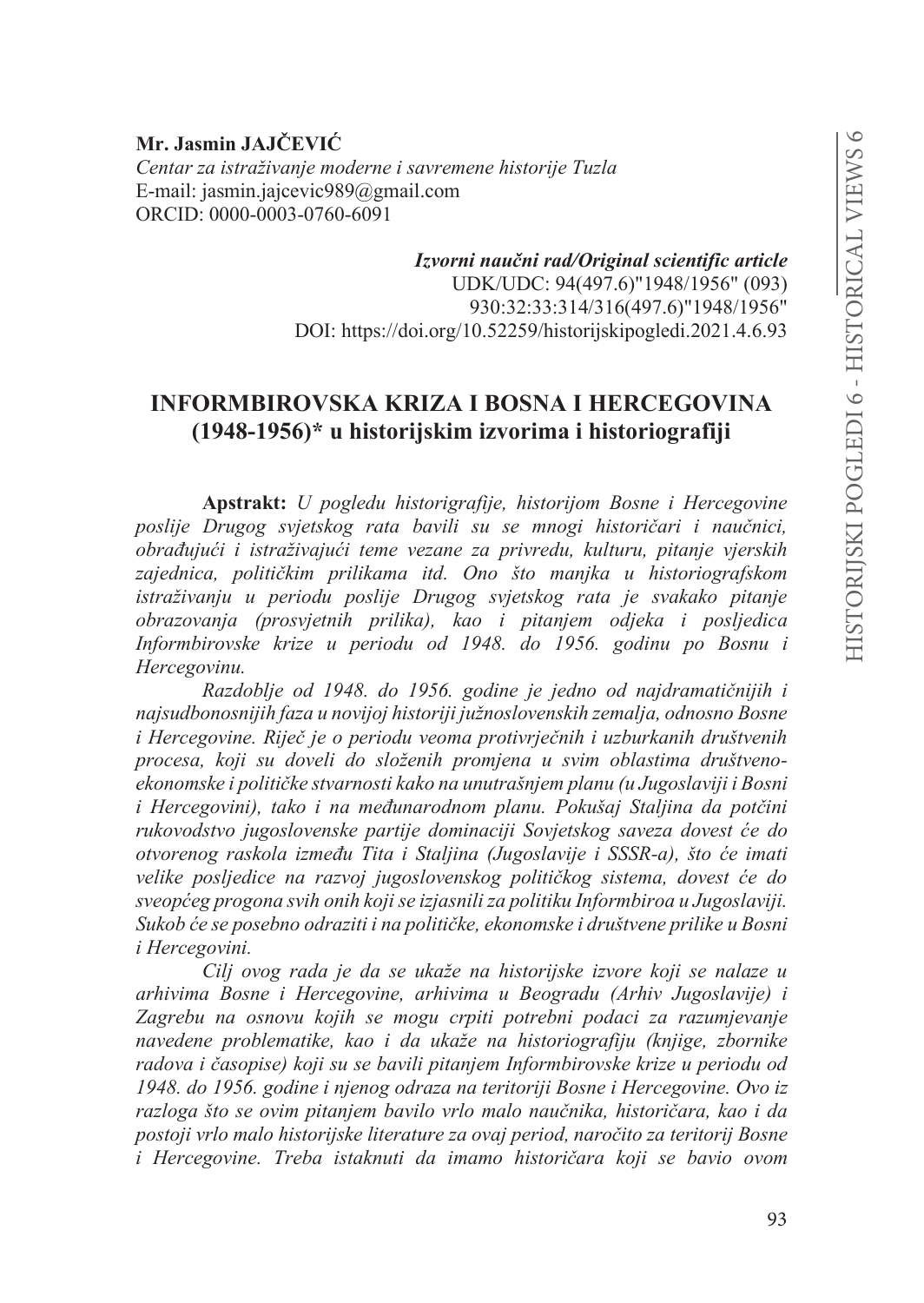*problematikom na mikro nivou, a rezultat toga je objavljena knjiga 2005. godine pod nazivom "Informbiro i sjeveroistoþna Bosna: odjeci i posljedice sukoba KPJ-Informbiroa (1948-1953)", gdje se šira javnost upoznala sa ovim dogaÿajem, koji je imao velikog utjecaja na politiþke i društveno-ekonomske prilike u Bosni i Hercegovini. Od pojave ove knjige pa do danas bilo je pokušaja da se rasvjetli ova problematika kroz nekoliko nauþnih konferencija i okruglih stolova, a rezultat toga su i publikovani zbornici radova, kao i þlanci koji su objavljivani u pojedinim þasopisima, kako u Bosni i Hercegovini, tako i šire*

Ključne riječi: Bosna i Hercegovina, Informbirovska kriza, Informbiro, *Komunistiþka partija Jugoslavije, Sovjetski savez, Jugoslavija, historiografija, historijski izvori.*

## **INFORMBIRO CRISIS AND BOSNIA AND HERZEGOVINA** (1948-1956) in historical sources and historiography

**Abstract:** In terms of historiography, the history of Bosnia and *Herzegovina after the Second World War has been dealt with by many historians and scholars, dealing with and researching topics related to the economy, culture, the issue of religious communities, political circumstances, etc. What is lacking in historiographical research in the period after the Second World War is certainly the question of education (educational opportunities), as well as the question of the repercussions and consequences of the Informbiro crisis in the period from 1948 to 1956 for Bosnia and Herzegovina.* 

*The period from 1948 to 1956 is one of the most dramatic and fateful phases in the recent history of the South Slavic countries, ie Bosnia and Herzegovina. It is a period of very contradictory and turbulent social processes, which have led to complex changes in all areas of socio-economic and political reality, both domestically (in Yugoslavia and Bosnia and Herzegovina) and internationally. Stalin's attempt to subjugate the Yugoslav party leadership to Soviet domination will lead to an open split between Tito and Stalin (Yugoslavia and the USSR), which will have major consequences for the development of the Yugoslav political system, will lead to universal persecution of all those who voted for politics. Informbiroa in Yugoslavia. The conflict will have a particular impact on the political, economic and social situation in Bosnia and Herzegovina.* 

*The aim of this paper is to point out the historical sources that are in the archives of Bosnia and Herzegovina, archives in Belgrade (Archives of Yugoslavia) and Zagreb on the basis of which the necessary data can be drawn to understand this issue, as well as to point to historiography (books, collections of papers and journals) that dealt with the issue of the Informbiro crisis in the period from 1948 to 1956 and its reflection on the territory of Bosnia and Herzegovina. This is due to the fact that very few scientists and historians have*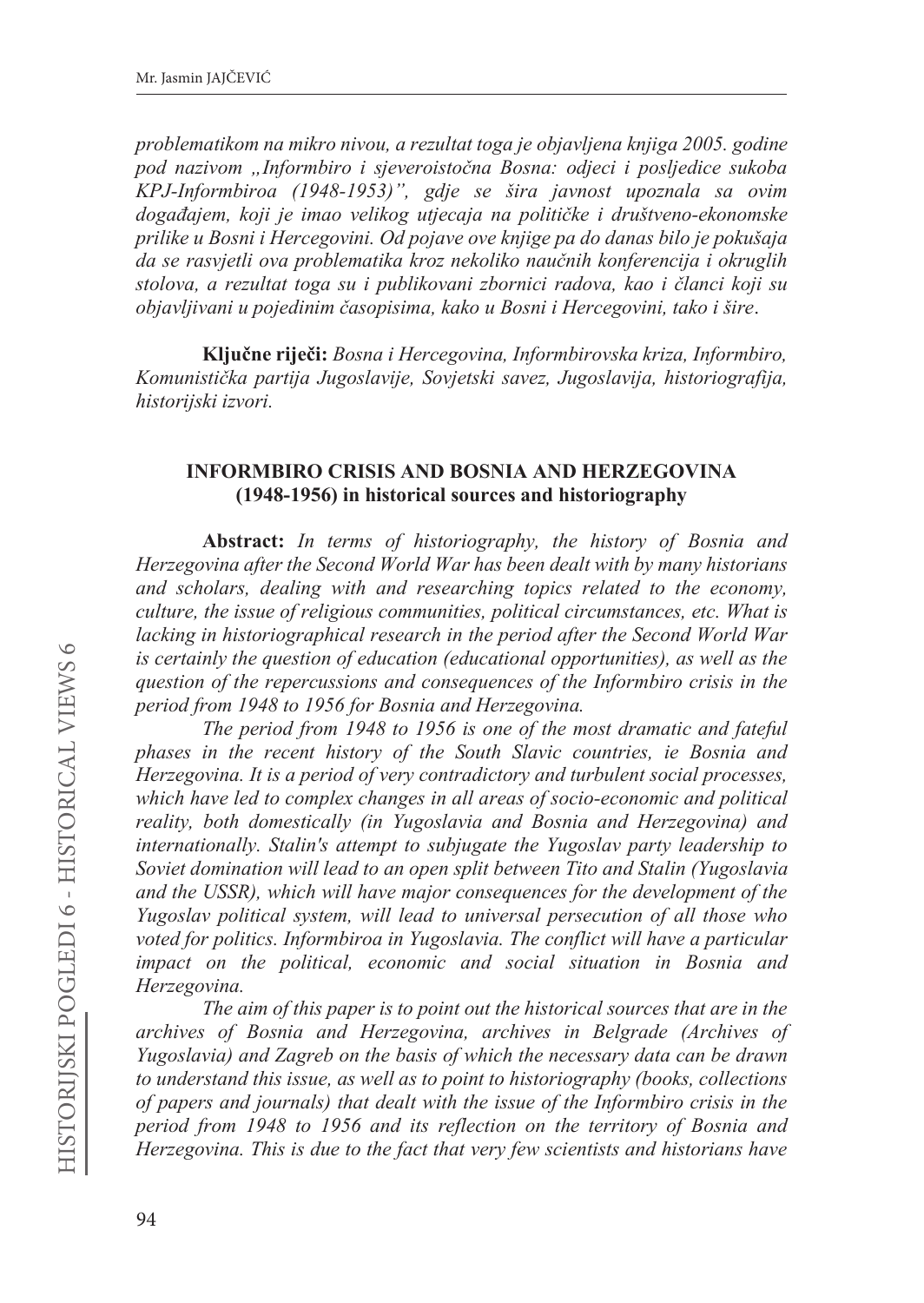*dealt with this issue, as well as that there is very little historical literature for this period, especially for the territory of Bosnia and Herzegovina. It should be noted that we have a historian who has dealt with this issue at the micro level, and as a result a book was published in 2005 entitled "Informbiro and Northeast Bosnia: Echoes and Consequences of the KPJ-Informbiro Conflict (1948-1953)", where the general public with this event, which has a great impact on the political and socio-economic situation in Bosnia and Herzegovina. From the appearance of this book until today, there have been attempts to shed light on this issue through several scientific conferences and round tables, and the result has been published collections of papers, as well as articles published in some journals, both in Bosnia and Herzegovina and wider.* 

Key words: Bosnia and Herzegovina, Informbiro crisis, Informbiro, *Communist Party of Yugoslavia, Soviet Union, Yugoslavia, historiography, historical sources.* 

#### **Uvod**

U dosadašnjoj historiografiji Bosne i Hercegovine ne postoji cjelovita historijska sinteza o utjecaju Informbirovske krize<sup>1</sup> na teritoriji Bosne i Hercegovine u periodu od 1948. do 1956. godine. Sukob Komunističke partije Jugoslavije (KPJ) i Informbiroa<sup>2</sup> odnosno kako se u historiografiji još zove sukob

<sup>\*</sup> Rad je dio doktorske disertacije Informbirovska kriza i Bosna i Hercegovina (1948-1956), koju radi mr. Jasmin Jajčević na odsjeku za Historiju, u okviru Trećeg ciklusa studija (Doktorski studij) na Filozofskom fakultetu Univerziteta u Tuzli.

<sup>&</sup>lt;sup>1</sup> Pod pojmom *Informbirovska kriza*, u ovom radu se podrazumijeva razdoblje čiji se vremenski okvir trajanja postavlja od izbijanja otvorenog sukoba KPJ i Informbiroa, 1948. godine (sukob Jugoslavije i SSSR), pa do normalizacije odnosa "pomirenja" Jugoslavije i SSSR-a 1956. godine, odnosno do ukidanja Informbiroa, aprila 1956. godine. Period Informbirovske krize obuhvata dva perioda: prvi koji je trajao od 1948. do 1953. godine, tj od početka otvorenog sukoba KPJ i *Informbiroa 1948. godine, pa do smrti Staljina, marta 1953. godine; drugi "period normalizacije odnosa" od 1953. do 1956. godine, tj. do potpisivanje Moskovske deklaracije, odnosno do konačnog ukidanja Informbiroa, aprila 1956. godine.* (kurziv J.J).

<sup>&</sup>lt;sup>2</sup> Informbiro (Informacioni biro komunističkih i radničkih partija – IB; nazivan i Kominform), savjetodavno i koordinacijsko tijelo devet komunističkih i radničkih partija (SSSR-a, Poljske, Čehoslovačke, Mađarske, Rumunije, Bugarske, Jugoslavije, Italije i Francuske), osnovan septembra 1947. u Škljaskoj Porebri (zapadna Poljska). Jerzy Holzer, Komunizam u Europi, Zagreb 2002, 74. Formiran nekoliko mjeseci nakon Trumanove doktrine i Maršalovog plana, Informbiro je na određen način trebao da zamjeni ulogu raspuštene komunističke internacionale, i da kao takav postane pandan američkoj politici u Europi. Vidi: Denis Bećirović, *Informbiro i sjeveroistočna Bosna: odjeci i posljedice sukoba KPJ-Informbiroa (1948-1953), Tuzla 2005, 24. (dalje: D.* Bećirović, *Informbiro i sjeveroistočna Bosna*). Zadaća mu je bila informisanje i savjetovanje predstavnika centralnih komiteta partija članica radi usklađivanja njihovih politika. Bio je pod dominacijom sovjetske Svesavezne komunističke partije (boljševika), koja je inicirala njegovo osnivanje. Služio je interesima SSSR-a u odnosu na savezničke države i partije, radi nadzora komunističkih pokreta. Do proljeća 1948. sjedište mu je bilo u Beogradu, a potom u Bukureštu. Od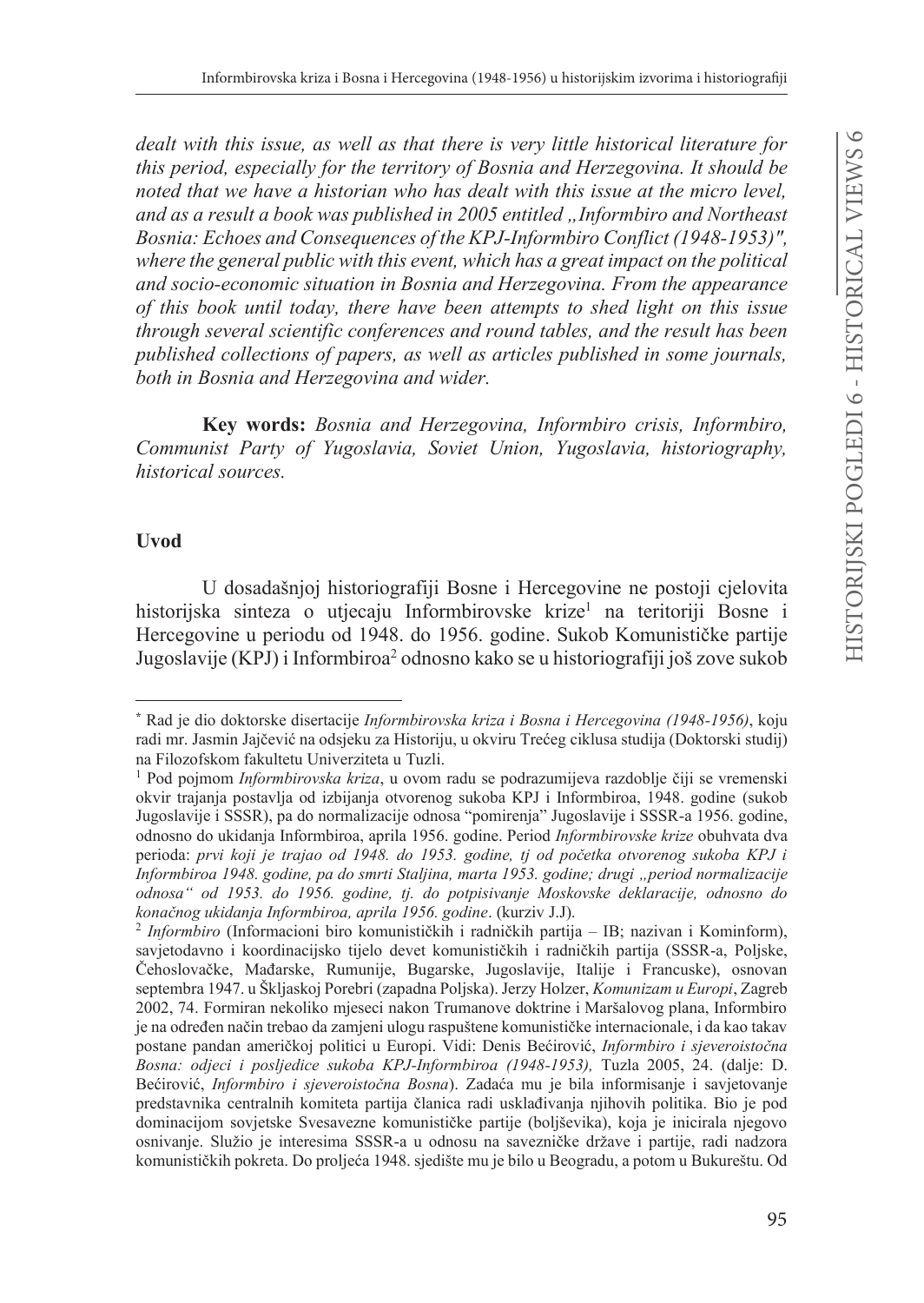Jugoslavije i SSSR-a ili "sukob Tito i Staljin" još uvijek nije dobio adekvatan tretman u historiografiji Bosne i Hercegovine. U vezi s tim, namjera ovog rada je da ukaže na historijske izvore i historiografiju koja se bavila ovim pitanje u užem ili širem kontekstu odnosno da pomogne historičaru, da istraži navedenu temu. Da bi se istražila ovakva tema i ukazalo na historijske izvore i literaturu, potrebno je dati kraći osvrt na političke i društveno-ekonomske prilike koje su desile za vrijeme Informbirovske krize na makro nivou.

Do izbijanja otvorenog sukoba sa SSSR-om 1948. godine, Jugoslavija je bila u fazi poslijeratne obnove zemlje, jer je Drugi svjetski rat ostavio teške posljedice po njenu privredu i infrastrukturu.<sup>3</sup> Pored brojnih posljedica, Drugi svjetski rat donio je i prevagu kad je u pitanju omjer snaga u svijetu. SSSR-a je uspio čitavu istočnu Europu i Balkanski poluotok, izuzev Grčke, Albanije i Jugoslavije staviti po svoju (sovjetsku) kontrolu. Najteže posljedice ratnih razaranja osjetile su se u Bosni i Hercegovini, gdje je potpuno razorena privreda, spaljeni i uništeni gradovi, a pored toga kao rezultat ratne devastacije javila se glad koja je pogodila najveći dio stanovništva Bosne i Hercegovine. Teško stanie se osjećalo u svim oblastima života (privredi, industriji, kulturi, prosvjeti itd), međutim trajne posljedice ostavile su ogromne ljudske žrtve.<sup>4</sup>

Na političkom planu, KPJ posredstvom masovnih organizacija postala je glavni kreator i kontrolor cjelokupnog društvenog života. U sklopu izgradnje jugoslovenske federacije, uspostavljena je i federalna jedinica Bosna i Hercegovina, koja je svoju državotvornost obnovila na historijskom i teritorijalno-političkom načelu, a ne na isključivo nacionalnom.<sup>5</sup> Nedugo zatim, nakon izbora za Ustavotvornu skupštinu. Bosna i Hercegovina je dobila i svoj ustav koji je usvojen 31. decembra 1946. godine, kojim je izvršeno nadograđivanje bosanskohercegovačke državnosti i koji je trasirao glavne smjerove razvoja društveno-političkih i ekonomskih odnosa.<sup>6</sup>

<sup>1948.</sup> godine SSSR se koristio Informbiroom u sukobu s državno-partijskim vodstvom Jugoslavije. Sovjetski Savez propagandno se koristio Informbiroom u opravdavanju niza staljinističkih sudskih procesa u državama istočne Europe. Nakon političkih promjena u SSSR-u i normalizacije odnosa s Jugoslavijom, Informbiro je raspušten 1956. Citirano prema: Hrvatska enciklopedija, mrežno Leksikografski zavod Miroslav Krleža, 2020. (Pristup: 9.9.2021. *izdanie.* http://www.enciklopedija.hr/Natuknica.aspx?ID=27415).

<sup>&</sup>lt;sup>3</sup> Vidi: Sead Selimović, Iskorištavanje i uništavanje privrede Bosne i Hercegovine u Drugom svjetskom ratu, Historijski *pogledi*, god. III. br. 3, Tuzla 2020, 176-194. (https://doi.org/10.52259/historijskipogledi.2020.3.3.176).

<sup>&</sup>lt;sup>4</sup> Vidi više: Senaid Hadžić, Veliki zaokret: Bosna i Hercegovina u vremenu tranzicije (od 1880-ih do 1950-ih), Tuzla 2021, 83-122. (dalje: S. Hadžić, Veliki zaokret: BiH u vremenu tranzicije).

<sup>&</sup>lt;sup>5</sup> D. Bećirović, *Informbiro i sjeveroistočna Bosna*, 17; Šaćir Filandra, Bošnjačka politika u XX stoljeću, Srajevo 1998, 199.

<sup>&</sup>lt;sup>6</sup> Vidi: Denis Bećirović, Zasjedanje ZAVNOBiH-a i Prvi ustav Narodne Republike Bosne i Hercegovine, Historijska traganja, br. 12, Sarajevo 2013, 83-100; Denis Bećirović, Treće zasjedanje ZAVNOBiH-a i Prvi ustav Narodne Republike Bosne i Hercegovine – Nadogradnja bosanskohercegovačke državnosti, 75. godišnjica Trećeg zasjedanja ZAVNOBiH-a: uloga Trećeg zasjedanja ZAVNOBiH-a u društvenom i političkom razvoju Bosne i Hercegovine, Zbornik radova, ANUBiH, Posebna izdanja, knj. CXCIII, Odjeljenje društvenih nauka, knj.15, Sarajevo 2020, 125-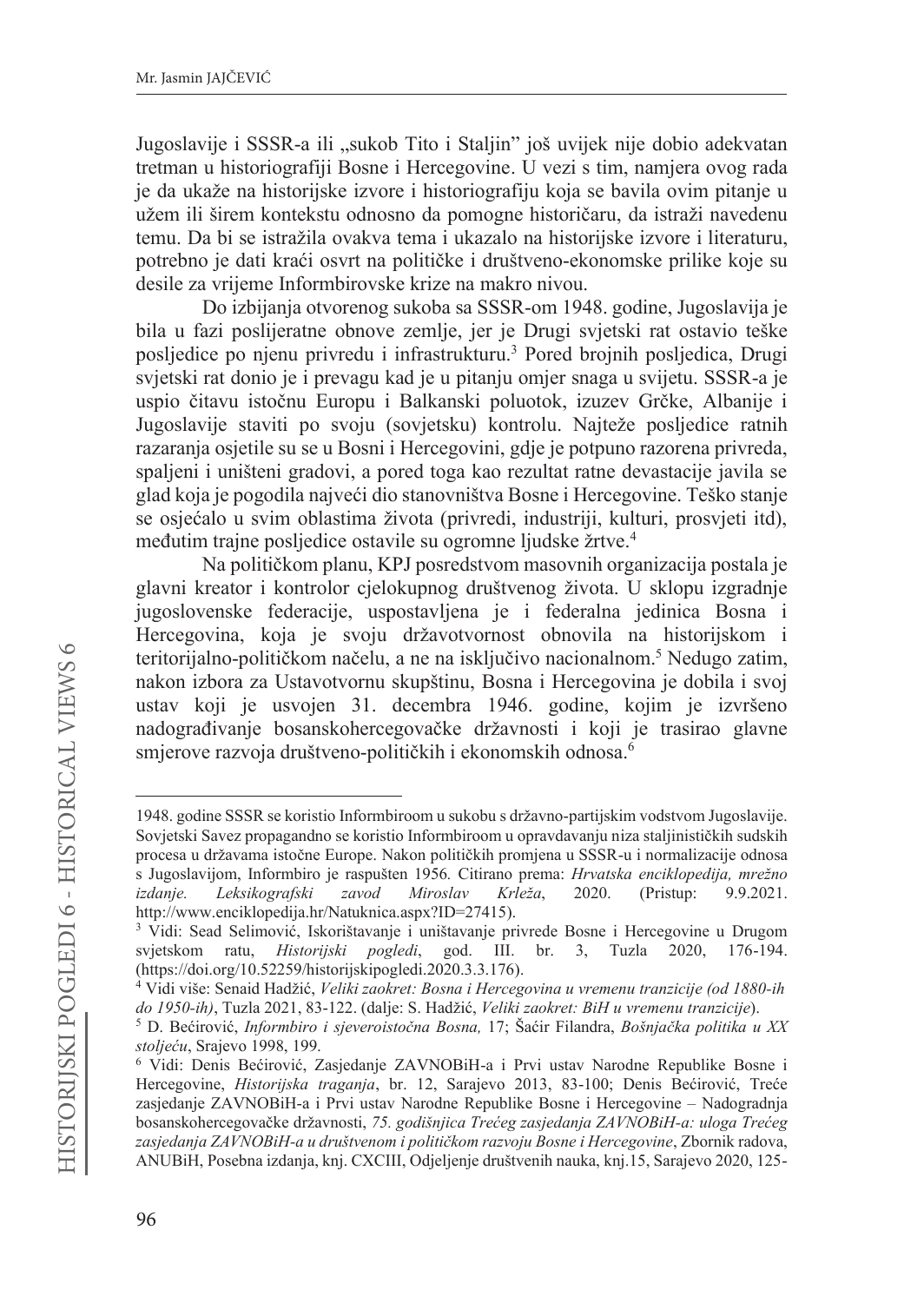Razdoblje od 1948. do 1956. godine je vrlo dramatično i jedno od najsudbonosnijih faza u novijoj historiji južnoslovenskih zemalja, odnosno Bosne i Hercegovine. Riječ je o razdoblju koji je doveo do složenih promjena u svim oblastima društveno-ekonomske i političke stvarnosti, razdoblju veoma protivrječnih i uzburkanih društvenih procesa kako na unutrašnjem planu (u Jugoslaviji i Bosni i Hercegovini), tako i na međunarodnom planu. Pokušaj Staljina da potčini rukovodstvo KPJ dominaciji Sovjetskog saveza odnosno Komunističke partije Sovjetskog saveza SKP(b), dovest će do otvorenog raskola između Tita i Staljina (Jugoslavije i SSSR-a), imati velike posljedice na razvoj jugoslovenskog društveno-političkog i ekonomskog sistema, sveopćeg progona svih onih koji se izjasnili za politiku Informbiroa u Jugoslaviji. Sukob će se posebno odraziti i na opće društveno-političke i ekonomske prilike u Bosni i Hercegovini, čije će se posljedice osjećati i decenijama poslije završetka međudržavnog i međupartijskog spora.

Sukob KPJ i Informbiroa nije bio samo sukob dva karaktera ili dvije partije, nego dvije države, jedne male države i druge, velike sile koja je nastojala interese svih socijalističkih država identifikovati sa velikodržavnim interesima "vodeće socijalističke države". Otpor jugoslovenske vlade i KPJ asimilatornim nastojanjima Staljina i SKP(b), rezultirali su teškom ekonomskom i političkom krizom, koja se manifestirala, ne samo poremećenim odnosima između Jugoslavije i SSSR-a, nego i sukobom Jugoslavije sa svim ostalim članicama Informbiroa. Poseban značaj i utjecaj Informbirovska kriza imala je na promjene političke, društvene i ekonomske prilike u Bosni i Hercegovini, a koje su bile uzrokovane prekidom prijateljskih veza ne samo između Jugoslavije i SSSR, nego cijelog socijalističkog lagera. Blokovskom podjelom svijeta sve više je rastao ekonomski i politički pritisak na Jugoslaviju. Izbijanje sukoba 1948. godine, te njegova kasnija eskalacija putem oštrog političkog, ekonomskog i vojnog pritiska na Jugoslaviju, imat će znatnog utjecaja i na teritoriji Bosne i Hercegovine.

Nesuglasice koje su postojale u prvim poslijeratnim godinama između Jugoslavije i SSSR-a nisu javno iznošene, ipak, vremenom se moglo osjetiti da nešto nije u redu u tim odnosima. Sovjetski Savez je imao svoju viziju približavanja Jugoslavije i Bugarske, koja nije bila prihvatljiva Jugoslaviji, i koju je pokušavao da nametne. Nisu mu odgovarale ni bliske veze Jugoslavije i Albanije. Želio je da se Jugoslavija u svojoj vanjskoj politici više konsultuje sa Moskvom i prihvata njene vanjskopolitičke pravce. Došlo je i do sovjetskog otezanja sa zaključivanjem trgovinskog ugovora sa Jugoslavijom za 1948. godinu. Jugoslovenska strana je primjećivala probleme u državnim odnosima, ali nije tome pridavala preveliki značaj. Smatrala je da ima pravo na svoj put u socijalizam, svoje mišljenje i svoje vođenje vanjske politike. Vrh jugoslovenske države i KPJ nije uviđao da Staljinu taj put ne odgovara, da je želio da cijeli

<sup>146;</sup> Adnan Velagić, *Dok su gorjele buktinje – Historija socijalističke Jugoslavije*, Mostar 2020, 91-101. (dalje: A. Velagić, Dok su gorjele buktinje).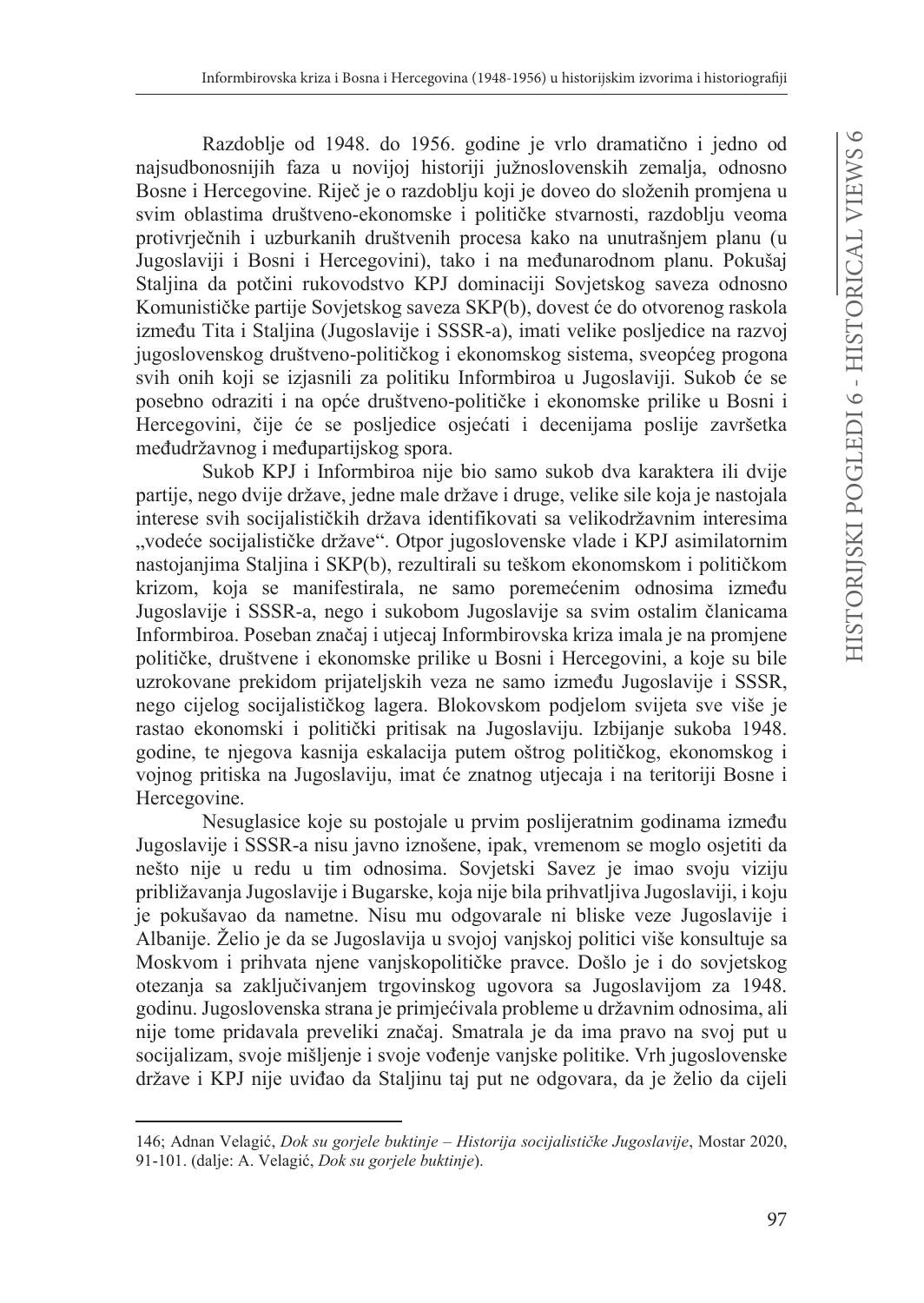komunistički blok bude privezan za Sovjetski Savez, da ga učini i politički i ekonomski skoro potpuno zavisnim od njega.<sup>7</sup> Razlog sukoba KPJ i SKP(b), vjerojatno je bila Titova neovisnost i velika ambicija za uspostavu Jugoslavije kao drugoga komunističkoga središta u Europi, plan koji nije bio u saglasnosti s planovima Moskve. Tumačenja su različita, tako jedno od tumačenja je, da do sukoba sa Informbiroom, došlo zbog Titovog "okretanja Zapadu", što bi značilo da je time smrtno uvredio Staljina. Međutim, ovaj zaokret ka Zapadu bio je posliedica, a ne razlog sukoba sa SSSR-om 1948. godine. SAD namjeravale su iskoristiti nastalu situaciju – Titov razlaz sa Staljinom, te od Jugoslavije stvoriti tzv. tampon zonu između Istoka i Zapada.<sup>8</sup> Pomoć sa Zapada (SAD) bila je u ekonomskoj i vojnoj robi i ona je bila jamstvo samostalnosti Jugoslavije od Sovjetskog saveza i tako trajno ostala izazov, smetnja, jedinstvenom svjetskom komunističkom pokretu.<sup>9</sup>

Početni ekonomski pritisak SSSR i njegovih saveznika vrlo brzo se pretvorio u ekonomski rat protiv Jugoslavije, što je dovelo da su sve istočnoevropske zemlie otkazale trgovinske i druge sporazume, a tokom druge polovine 1949. godine i sporazume o prijateljstvu. Raskinuto je ukupno oko 46 ugovora političkog, ekonomskog, kulturnog i drugog karaktera, što je dovelo do velikih posljedica po političke, društvene i ekonomske prilike, kako u Jugoslaviji, tako i u Bosni i Hercegovini. Privreda Jugoslavije, a i Bosne i Hercegovine je bila na velikom udaru, jer je potpuno bilo obustavljen uvoz najneophodniji sirovina i drugog materijala koji je bio potreban za obnovu i izgradnju zemlje koja je bila u fazi provođenja prvog petogodišnjeg plana (koji se, po sovjetskom obrascu, zasnivao na razvoju teške industrije i radničke klase zaposlene u njoj). To je dovelo da je Jugoslavija od 1950. godine počela uspostavljati dobre odnose sa zapadom (SAD i Velika Britanija), kako bi dobila konkretnu pomoć, a samim tim to je značilo probijanje izlolacije, što će u velikoj mjeri dovesti i do poraza Staljinove hegemonističke politike prema Jugoslaviji. U želji da naprave odmak od sovjetskog koncepta razvoja privrede jugoslovenski komunisti napuštaju kolektivizaciju, koja je rađala otpor seljaka i nije davala željene rezultate, te počinju raditi na implementaciji ideje radničkog samoupravljanja u poduzećima.

Posljedice sukoba KPJ i Informbiroa posebno su se odrazile na ekonomske prilike u Bosni i Hercegovini, obzirom da se postratno društvo suočavalo sa zastrašujućom ekonomskom krizom. Neposredno dejstvo ekonomske blokade odražavalo se uveliko i na teritoriji Bosne i Hercegovine,

<sup>7</sup> Vidi više: Branko Petranović, Istorija Jugoslavije 1918-1988, Kniiga 3, (Socijalistička Jugoslavija 1945-1988), Beograd 1988, 202-205; Ljubodrag Dimić, Jugoslavija i Hladni rat. Ogledi o spoljnoj politici Josipa Broza Tita (1944-1974), Beograd, 2014, 117. (dalje: Lj. Dimić, Jugoslavija i Hladni rat); Darko Bekić, Jugoslavija u hladnom ratu. Odnosi sa velikim silama 1949-1955, Zagreb 1988, 25-26. (dalje: D. Bekić, Jugoslavija u hladnom ratu).

<sup>&</sup>lt;sup>8</sup> Vidi više: Tvrtko Jakovina, Socijalizam na američkoj pšenici (1948-1963), Zagreb 2002, 11-46.

<sup>&</sup>lt;sup>9</sup> Vidi: Tvrtko Jakovina, Povijesni uspjeh šizofrene države: modernizacija u Jugoslaviji 1945-1974, u: Socijalizam i modernost: umjetnost, kultura, politika 1950-1974, urednica: Ljiljana Kolešnik, Zagreb 2012, 24-30.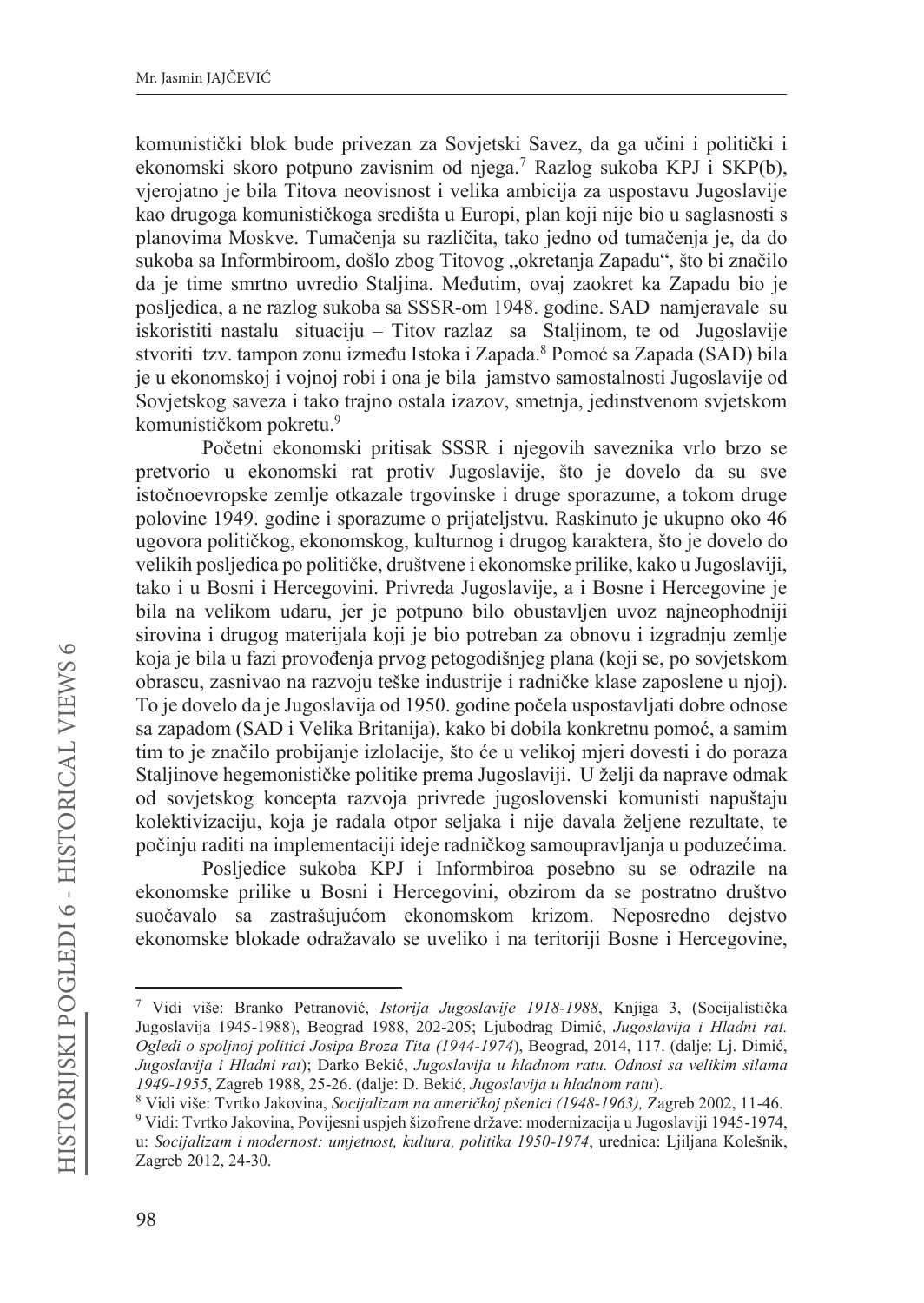prije svega u otežavanju realizacije planskih zadataka i upravljanju privrednog razvoja uopšte.<sup>10</sup> Ekonomska blokada posebno se odrazila na realizaciju petogodišnjeg plana Bosne i Hercegovine. Osnovne postavke ekonomske politike zacrtane u prvom petogodišnjem planu nisu mogle biti u cijelosti sprovedene zbog nastale situacije u 1948. godini. Došlo je do otkazivanja sklopljenih ugovora o investicionim kreditima kao i otkaza trgovačkih i drugih ugovora od strane SSSR-a i zemalja Istočne Evrope, zbog čega se Jugoslavija, a u nioj i Bosna i Hercegovina našla u vrlo teškom položaju, ne samo ekonomskom nego i vojno-političkom. Ovo je uslovilo izmjene petogodišnjeg plana, koje su se morale izvršiti u programu industrijalizacije kao i cjelokupnom planu privredne izgradnje.<sup>11</sup>

Na političkom planu početak otvorenog sukoba KPJ i Informbiroa utjecao je i na promjene organizacione strukture, metoda političkog djelovanja, uloge i položaja KPJ, kako u Jugoslaviji, tako i u Bosni i Hercegovini. Otvoreni sukob između KPJ i SKP(b), počeo je sovjetskim povlačenjem svojih vojnih i civilnih stručnjaka iz Jugoslavije, koji je praćen nizom pismama CK SKP(b) Titu i članovima CK KPJ.<sup>12</sup> Sukob Jugoslavije i Sovjetskog Saveza, tačnije sukob SKP(b) i KPJ, praktično je značio i sukob Jugoslavije i KPJ sa organizacijom europskih komunističkih partija odnosno Informbiroom, a samim tim i zemljama članicama u kojima su komunisti bili na vlasti.

Bosnu i Hercegovinu nije zaobišla politička stvarnost Jugoslavije, a informbirovski lom na teritoriji Bosne i Hercegovine odrazio sa sa svojim specifičnostima i previranjima u njenoj partijskoj organizaciji. Većina najpoznatijih članova Pokrajinskog komiteta KPJ za Bosnu i Hercegovinu<sup>13</sup> ie pokazala neslaganja sa stavom KPJ o sukobu sa Informbiroom. Pod uticajem ovog faktora, kao i kulta Staljinove ličnosti, Sovjetskog Saveza i boljševičke

<sup>&</sup>lt;sup>10</sup> Denis Bećirović, Informbirovska kriza i Bosna i Hercegovina, Tito i Bosna i Hercegovina, Zbornik radova, Sarajevo 2006, 371-375. (dalje: D. Bećirović, Informbirovska kriza i Bosna i Hercegovina).

<sup>&</sup>lt;sup>11</sup> S. Hadžić, Veliki zaokret: BiH u vremenu tranzicije, 282-290; Husnija Kamberović, Prema modernom društvu. Bosna i Hercegovina od 1945. do 1953. godine, Tešanj 2000, 97-98.

<sup>&</sup>lt;sup>12</sup> Više vidi: *Pisma CK KPJ i pisma CK SKP(b)*, Beograd 1948.

<sup>&</sup>lt;sup>13</sup> Pokrajinski komitet KPJ za Bosnu i Hercegovinu imao je 13 članova od kojih je birano uže partijsko tijelo, Politički biro, koga su činili: Đuro Pucar Stari sekretar, Cvijetin Mijatović Majo organizacioni sekretar i članovi: Hasan Brkić, Rodoljub Čolaković, Uglješa Danilović, Avdo Humo i Rudi Kolar. Ovo političko rukovodstvo partijske organizacije u Bosni i Hercegovini, uz manje promjene, dočekalo je sukob sa Kominformom i organizovalo osnivački kongres Komunističke partije Bosne i Hercegovine. Konstituisanje KP Bosne i Hercegovine sprovedeno je tako što je odlukom donesenom na Šestoj konferenciji KPJ za Bosnu i Hercegovinu, održanoj 1. novembra 1948. godine u Sarajevu, ova pretvorena u Osnivački kongres KP Bosne i Hercegovine. Na Kongresu, koji je trajao do 5. novembra, izabran je Centralni komitet i Politbiro KP Bosne i Hercegovine. Za sekretara Centralnog komiteta izabran je Đuro Pucar Stari, a Politbiro su sačinjavali: Hasan Brkić, Uglješa Danilović, Ilija Došen, Avdo Humo, Niko Jurinčić, Rudi Kolak, Šefket Maglajlić, Pašaga Mandžić, Cvijetin Mijatović Majo i Radovan Papić. Istorija Saveza komunista Bosne i Hercegovine, knjiga 2, Sarajevo 1900, 23-43; Husnija Kamberović, Stavovi rukovodstva komunističkog pokreta u Bosni i Hercegovini o sukobu sa Informbirooom 1948. godine, u: Hod po trnju: Iz bosanskohercegovačke historije 20. stoljeća, Sarajevo 2011, 124.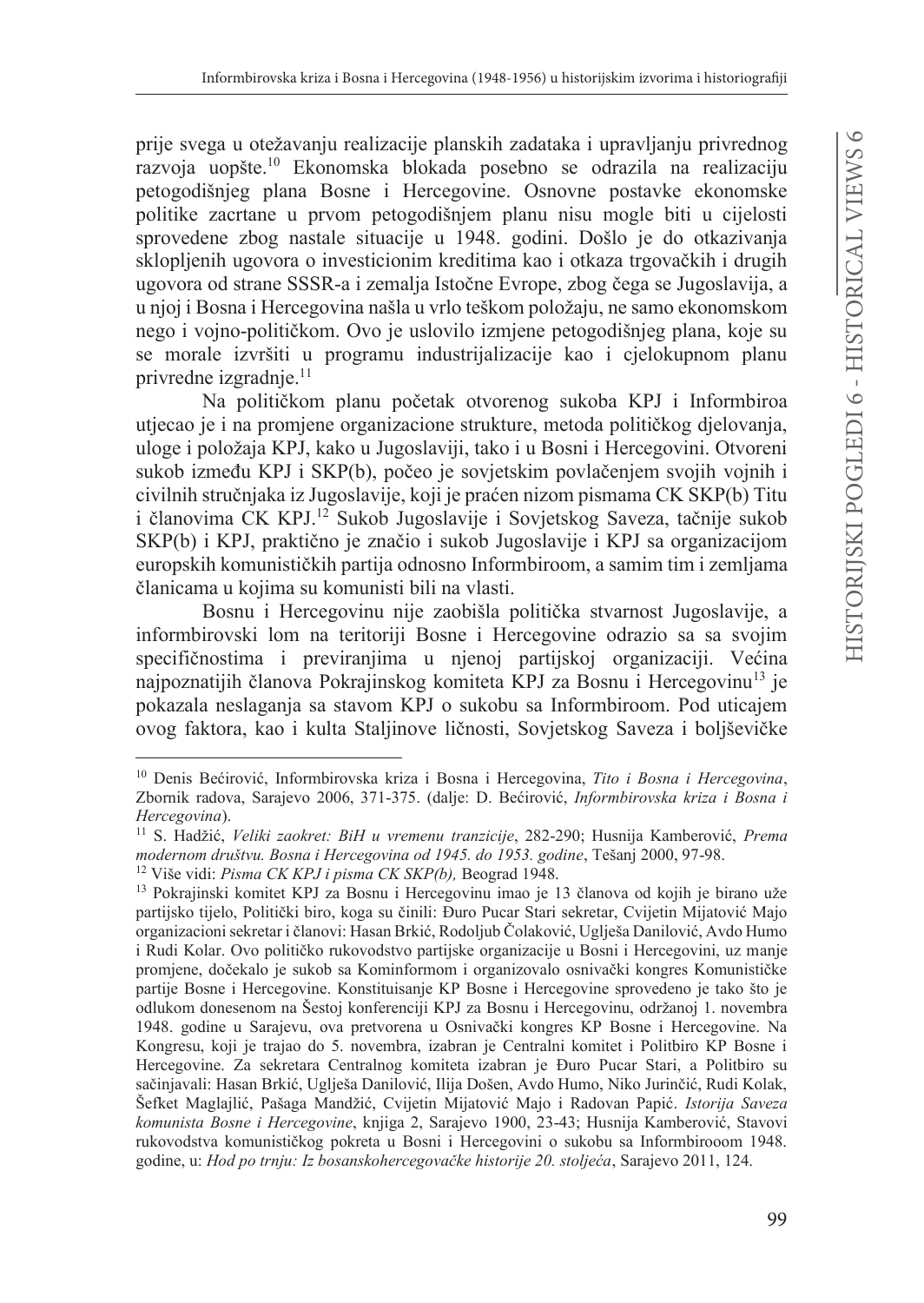partije kao ideoloških i političkih ideala, Vojislav Ljujić, Obren Starović i Slavko Mićanović, ministri u Vladi NR Bosne i Hercegovine, smatrali su da optužbe Informbiroa imaju utemeljenje. Međutim, svi članovi Pokrajinskog komiteta, koji su se kolebali, prihvatili su i podržali zvanični stav CK KPJ i Josipa Broza Tita, tako da niko od njih nije kažnjen. Oštrica partijske represije bila je usmjerena na pomenute ministre. Optuženi su za antipartijski rad, frakcionašenje i klevetanje Centralnog komiteta, smijenjeni su sa ministarskih pozicija i iskliučeni iz partije

Sukob je izazavao podjeljenost unutar same KPJ odnosno ta podjeljenost je dovela da je KPJ stekla novog protivnika u vidu pristalica Staljinove politike. Međutim, pristalice Staljinove politike (Informbiroa) odnosno "ibeovci", nisu bili u stanju ozbiljnije ugroziti vladavinu KPJ, jer se prema sljedbenicima informbirovske politike provodila surova represija organa bezbijednosti, zatim isključenja iz partije, progoni, hapšenja, sudski procesi, te isforsirane i grube, administrativno-policijske mjere i dr, te samim tim umanjivala bilo kakve izglede u pobjedu sovjetskih pristalica. Pristalice informbirovske politike vrlo brzo su bili izolirani, diskreditirani i hapšeni kao glavni protivnici, a nerijetko se dešavalo da su i stradali i nevini ljudi. Nakon raskola sa SSSR-om, KPJ je provela vrlo grubu čistku u svojim redovima, u kojoj su postradali svi oni koji su iskreno iskazali potporu Staljinu, te su brojni jugoslavenski rukovodioci i drugi ključni kadrovi administrativnom odlukom poslani na "preodgoj" neodređenog trajanja u brutalni politički logor na Golom Otoku i dr.<sup>14</sup> U Bosni i Hercegovini bilo je 5.557 članova Informbiroa od čega je 2.264 lica kažnjeno.<sup>15</sup>

Sukob sa Informbiroom utjecao je na sve sfere društveno-političkog i ekonomskog života. Nakon Petog kongresa KPJ je odlučno krenula u sprovođenje politike "novog kursa". Odlučnost koju je vrh KPJ pokazao tokom sukoba sa SKP(b)-om, nastavljen je i nakon smrti Staljina 1953. godine. Staljinizam se počeo otvoreno kritikovati. Zbog toga je KPJ glavno težište svojih ideoloških promišljanja stavila na primjenu marksističkih ideja u praksu. Prve refleksije "novog kursa" osjetile su se u privredi. Usvajanjem Zakona o radničkom samoupravljanju Jugoslavija je napustila sistem državnocentralističkog upravljanja privredom i počela stvarati preduvjete za tržišno poslovanje i liberalizaciju vanjske trgovine. U preduzećima su se ubrzano formirali radnički savjeti, kao organi njihovog upravljanja. Sve promjene u fabrikama reflektirale su se i na selo. Jedan od ključnih zadataka uvođenja radničkog samoupravljanja bio je i prijenos nadležnosti rukovođenja

<sup>&</sup>lt;sup>14</sup> Vidi više: Martin Previšić, Povijest Golog otoka, Zagreb 2019; Zdenko Radelić, Pripadnici Udbe u Hrvatskoj osuđeni zbog Informbiroa, Časopis za suvremenu povijest, vol. 42, no. 2, Zagreb 2010; Martin Previšić, Broj kažnjenika na Golom otoku i drugim logorima za informbirovce u vrijeme sukoba sa SSSR-om (1948-1956), Historijski zbornik, vol. 66, no. 1, Zagreb 2015.

<sup>&</sup>lt;sup>15</sup> Više vidi: Ivo Banac, Sa Staljinom protiv Tita. Informbirovski rascjep u jugoslavenskom komunističkom pokretu, Zagreb 1990, 148; D. Bećirović, Informbirovska kriza i Bosna i Hercegovina, 378.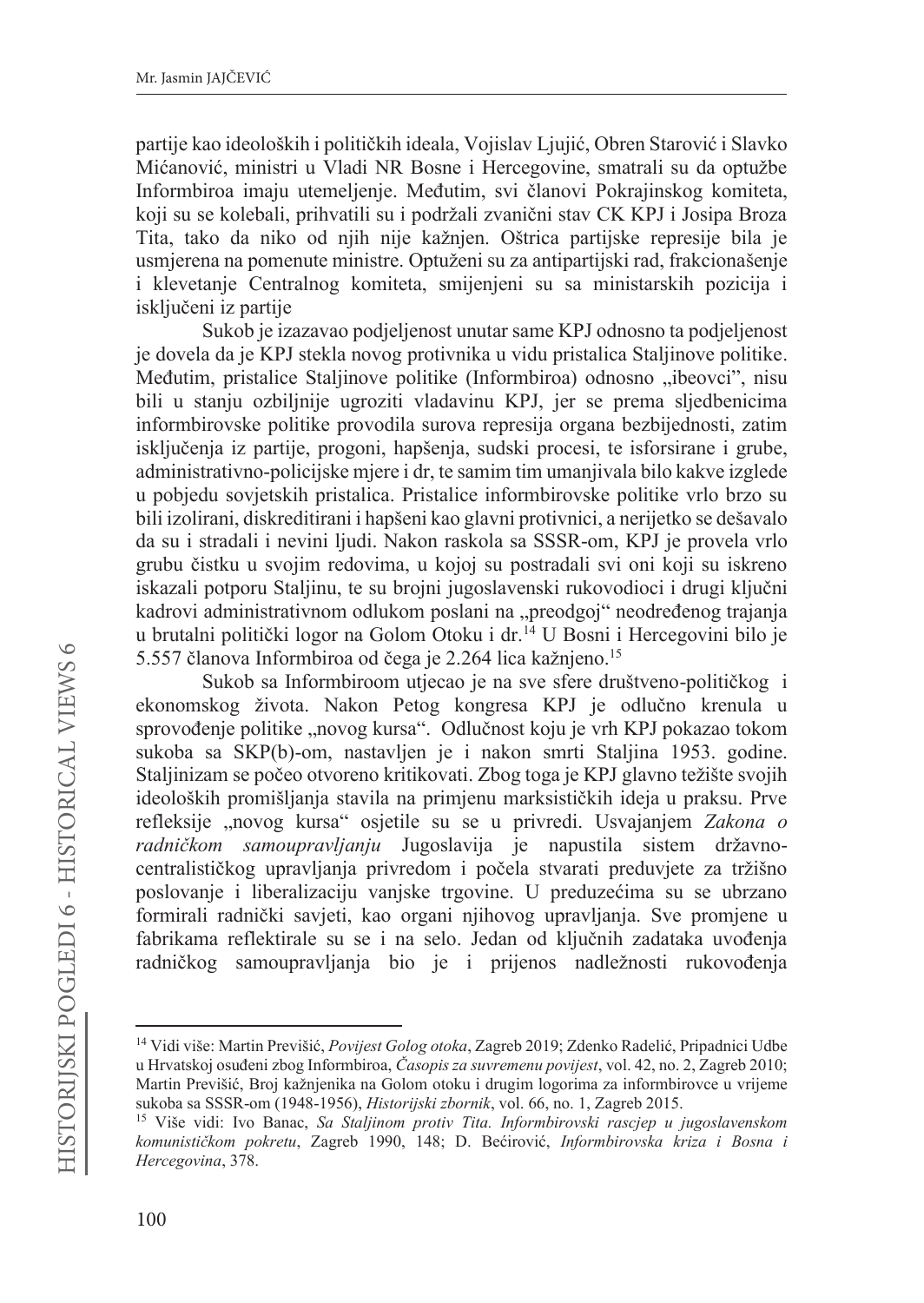preduzećima sa saveznog nivoa na nivo republika.<sup>16</sup> Tako je u duhu sveopštih idejno-političkih promjena KPJ je pripremala svoj Šesti kongres, koji je trebao potvrditi ispravnost "novog kursa" i utvrditi smjernice za dalji razvoj socijalističke Jugoslavije u duhu samoupravljanja. Na Šestom kongresu upućena je otvorena kritika staljinističkog koncepta socijalizma, njegove teorije i državne politike, mada je kritike bilo i ranije. Usmjeravajući Partiju u pravcu idejnog i političkog agitatora, započet je proces prema kojem je KPJ trebala da postane "ideološka avangarda radničke klase i društva u cjelini". Ovakav pravac trebao je i u praksi da pokaže da je Partija odbacila sve nastrane primjese u svojoj ideologiji (staljinizam) i da se vraća svojim iskonskim ideološkim korijenima, tj. izvornom marksizmu. Da bi takvo opredjeljenje i potvrdila KPJ je, po ugledu na Marxov i Engelsov traktat "Komunistički manifest" (1847) – promjenila ime u Savez komunista Jugoslavije (SKJ).<sup>17</sup>

Do početka normalizacije odnosa između Jugoslavije i Sovjetskog Saveza došlo je nakon Staljinove smrti, 1953. godine, iako je znakova pomirenja sa Sovjetske strane bilo i ranije. Postavljanjem ambasadora, normalizovani su diplomatski odnosi, a sa sovjetske strane je došlo do stišavanja antijugoslovenske kampanje, a to su pratile i ostale zemlje. Dolaskom sovjetske delegacije na čelu s Hruščovom u Beograd, 26. maja 1955. godine, te 1956. godine odlaskom Tita u Moskvu i potpisivanjem Moskovske deklaracije, započeo je novi period u jugoslavensko-sovjetskim odnosima. Za Jugoslaviju je dolazak u Beograd imao poseban značaj i zbog sovjetskog, iako neizravnog priznavanja krivice za sukob 1948. godine. Za Sovjetski Savez, posjeta Hruščova Jugoslaviji i službeno odbacivanje optužbi iz razdoblja Informbiroa, bio je značajan, jer je prvi puta javno rečeno da je "Staljin u nečemu bio u krivu". Obje strane su riješile da zaborave razmirice i okrenu se budućnosti. Ne dugo, zatim, u aprilu 1956. godine raspušten je Informbiro, čime je započeo novi period u jugoslavenskosovjetskim odnosima.<sup>18</sup>

## Historiografija o refleksijama Informbirovske krize nastala u **Bosni** i Hercegovini

Pregledom dosadašnjih historiografskih istraživanja o historiji Bosne i Hercegovine u periodu od 1948. do 1956. godine i odjeka i posljedica Informbirovske krize, može se konstatovati da još uvijek nije dobilo adekvatan tretman u historiografiji Bosne i Hercegovine. Naime, o tome dijelom svjedoči i činjenica da za pomenuto razdoblje (1948-1956) ne postoji sveobuhvatna

<sup>&</sup>lt;sup>16</sup> A. Velagić, *Dok su gorjele buktinje*, 119-123.

<sup>&</sup>lt;sup>17</sup> Adnan Velagić, Refleksije sukoba Informbiroa i KPJ na području Hercegovine, *Istorijsko NE* staljinizmu, Zbornik radova, Sarajevo 2008, 196-197; Povijest Saveza komunista Jugoslavije, Beograd 1985, 376; A. Velagić, *Dok su gorjele buktinje*, 124-125.

<sup>&</sup>lt;sup>18</sup> Više vidi: Radoica Luburić, *Pomirenje Jugoslavije i SSSR-a 1953-1955*, Tematska zbirka dokumenata, prvo izdanje, Podgorica 1999, drugo izdanje, Podgorica 2007.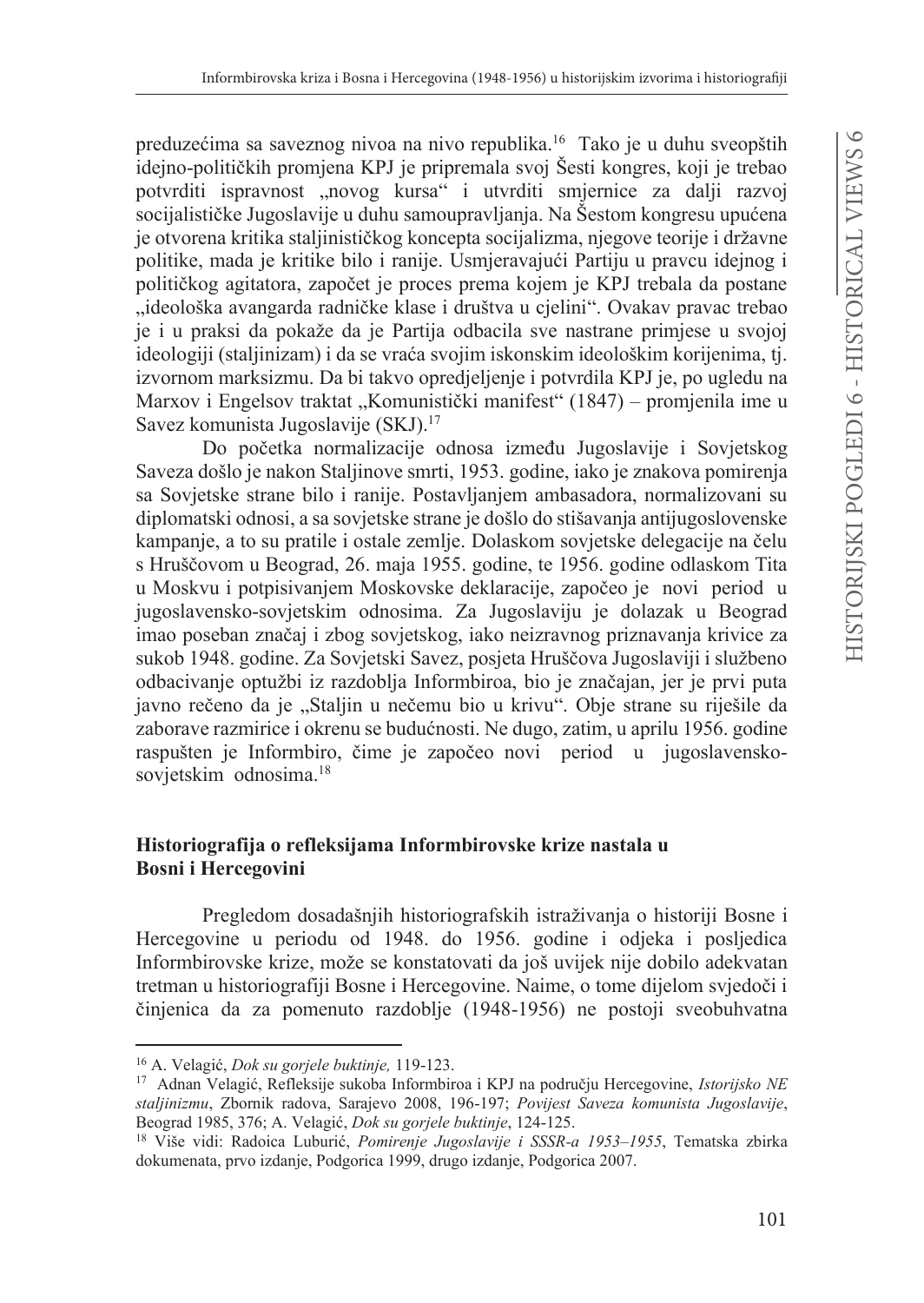historijska sinteza koja govori o utjecaju Informbirovske krize na teritoriji Bosne i Hercegovine. Tek nešto plodniji historiografski rad na ovom polju odvija se 1980-ih i 1990-ih godina 20. stoljeća, a intenzivniji rad počinje početkom 21. stoljeća. Ovo iz razloga što se ovim pitanjem bavilo vrlo malo naučnika, historičara, kao i da postoji vrlo malo historijske literature za ovo razdoblje, naročito za teritorij Bosne i Hercegovine.

# Recentra<sup>19</sup> historiografiia (2000-2021)

Kada je u pitanju Bosna i Hercegovina, dr. Denis Bećirović je historičar koji se bavio ovom problematikom u Bosni i Hercegovinu, kroz svoju magistarsku radnju, koja je kasnije predočena u publikaciju pod nazivom Informbiro i sjeveroistočna Bosna: Odjeci i posljedice sukoba KPJ - Informbiroa  $(1948-1953)$ .<sup>20</sup> Iako se knjiga bavi tematikom na mikro nivou, na jednom dijelu Bosne i Hercegovine, ona predstavlja osnovu za sva dalje buduća istraživanja na ovom polju. Značaj ove publikacije, ogleda se u nekoliko vrlo bitnih faktora koji ovoj publikaciji daju posebnu vrijednost i značaj. To su, prije svega, deficitarnost historiografije o jugoslavenskom periodu bosanskohercegovačke historije nakon Drugog svjetskog rata gdje je evidentna širina polja za naučno istraživanje, mogućnost sagledavanja raznih tema i njihove obrade, te kvalitetne kontekstualizacije datih tema u cielokupnost društveno-ekonomskih odnosa. Upravo je to i značaj ove studije koja jedan period postratne jugoslavenske historije oslikava stanjem na razini jedne regije, time postiže cilj kojemu stremi moderna historiografija, a to je proučavanje mikro sredina. Drugi značajan faktor koji ovom radu daje posebnu vrijednost jeste dobra izvorna podloga na osnovu koje je rad i nastao, a to je prije svega korištenje do sada nekorištene i neobjavljene historijske građe prvog reda, i relevantne literature. Tu je i knjiga Vere Katz, Društveni i ekonomski razvoj Bosne i Hercegovine od 1945. do 1952. godine<sup>21</sup>. Knjiga tretira pitanja mjesta i uloge Bosne i Hercegovine u socijalističkoj Jugoslaviji sa posebnim osvrtom na geopolitički kontekst, prirodne resurse, historijsko naslijeđe kao i demografsku sliku Bosne i Hercegovine. Također.  $\mathbf{u}$ knjizi su razmatrana pitania karaktera novouspostavljene komunističke vlasti, procesa strukturalnih promjena u Bosni i Hercegovini sa posebnim osvrtom na smjenu društvenih elita u bosanskohercegovačkoj političkoj sceni. U jednom od poglavlja (trećem), knjiga tretira pitanja državnog monopola nad ekonomijom, modelu "socijalističke

<sup>&</sup>lt;sup>19</sup> Termin "recentna" podrazumjeva knjige i članke koje su se bavili temom refleksija Informbirovske krize na teritoriji Bosne i Hercegovine, a koji su objavljivani u Bosni i Hercegovini u periodu od 2000. do 2021. godine.

<sup>&</sup>lt;sup>20</sup> Više vidi: Amir Duranović, Prikaz knjige: Denis Bećirović, Informbiro i sjeverojstočna Bosna. Odjeci i posljedice sukoba KPJ - Informbiro (1948-1953), Tuzla 2005, 249 str, Prilozi, br. 36, Sarajevo 2007, 259-263.

<sup>&</sup>lt;sup>21</sup> Vera Katz, Društveni i ekonomski razvoj Bosne i Hercegovine od 1945. do 1952. godine, Sarajevo 2011.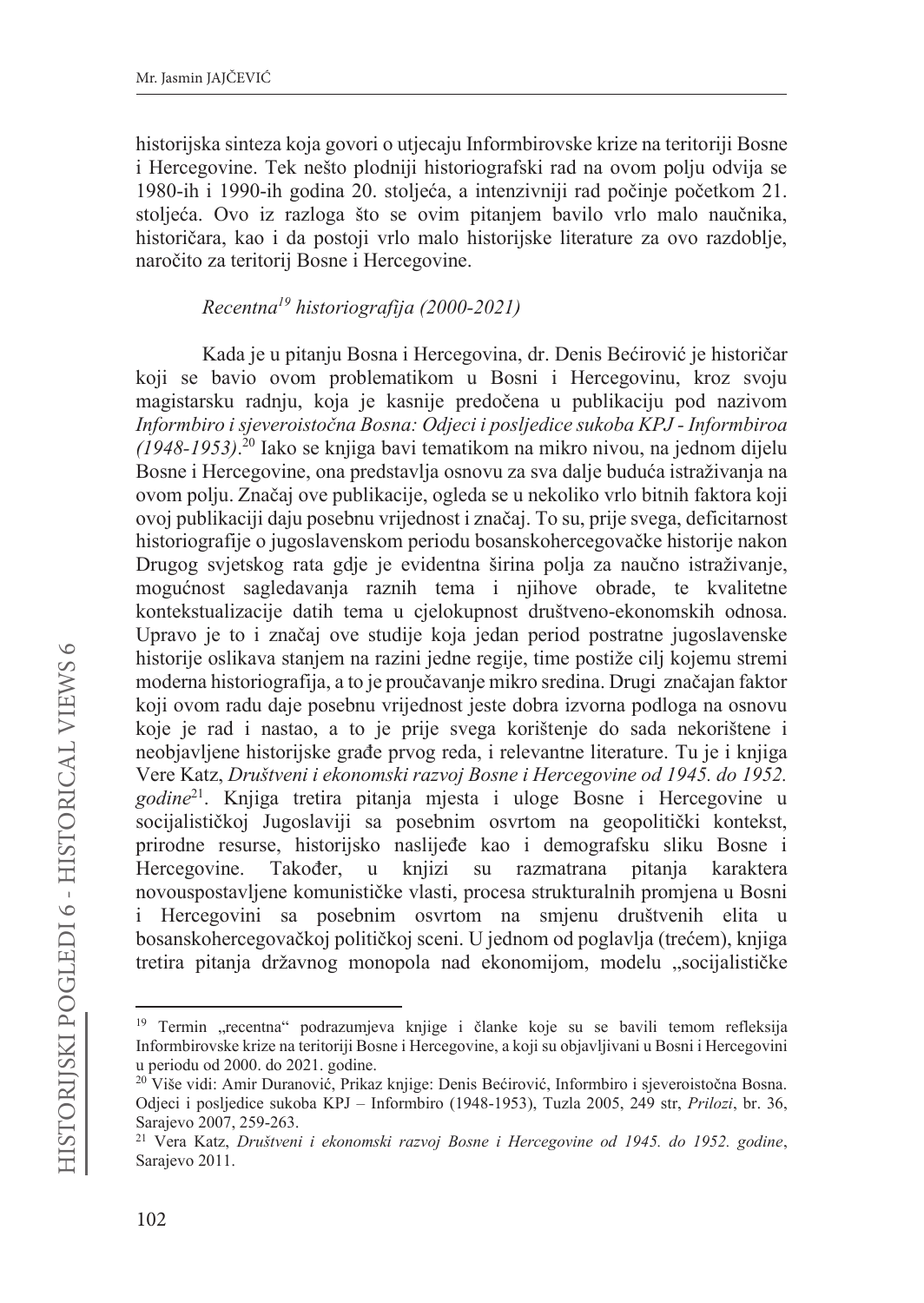industrijalizacije" i putevima tranzicije iz državnog u samoupravni socijalizam. Knjiga Adnana Velagića, Hercegovina od 1945. do 1952. god. (Društvenopolitičke i privredne prilike), kao i Husnije Kamberovića, Hod po trnju. Iz bosanskohercegovačke historije 20. stoljeća, Prema modernom društvu. Bosna i Hercegovina od 1945. do 1953. godine<sup>22</sup>, iz druge perspektive sagledavaju društveni, politički, privredni i ekonomski razvoj Bosne i Hercegovine i posljedice po privredu i ekonomiju koje su se desile u vrijeme Informbirovske krize.

Knjiga od Husnije Kamberovića Prema modernom društvu. Bosna i Hercegovina od 1945. do 1953. godine, nastala je kao rezultat istraživanja arhivske građe Arhiva Bosne i Hercegovine, Arhiva Srbije i Crne Gore, Arhiva CK SKJ, te relevantne literature. Radi se o do sada jednoj od rijetkih knjiga ove vrste u Bosni i Hercegovini za naznačeni period u kojoj autor raspravlja o raznovrsnim političkim, društvenim, ekonomskim, socijalnim i kulturnim pitanjima, ali se posebno fokusirao na praćenje procesa deagrarizacije i prelaska seoskog stanovništva iz poljoprivrednih u nepoljoprivredne djelatnosti. Ovako široka lepeza pitanja je, jedan od razloga da autor nije pratio realizaciju petogodišnjeg plana koji je glavni "krivac" za sve druge preobražaje i procese. I pored toga veoma su značajna autorova zapažanja i zaključak da su izvan modernizacijskih procesa ostale neke društvene sfere, "politika posebno". Ovo "konzerviranje" političke elite u navedenom periodu i ne čudi ako se zna da su još uvijek živjele u zanosu revolucionarnih ostvarenja, te da su članovi Partije po svojoj socijalnoj strukturi bili bliže seoskom nego gradskom stanovništvu. Važan segment rasvjetljavanja ekonomskih prilika u Bosni i Hercegovini u periodu od 1945. do 1952. godine, donosi knjiga dr. Senaida Hadžića, pod nazivom Veliki zaokret: Bosna i Hercegovina u vremenu tranzicije<sup>23</sup>, koja elabolira najnovija saznanja do koje je autor došao tokom istraživanja u domaćim i inozemnim arhivima. Kroz navedenu publikaciju autor je pokušao historijski rasvijetliti agrarnu<sup>24</sup> i ekonomsku politiku i njihov uticaj na razvoj pojedinih industrijskih grana u Bosni i Hercegovinu u periodu od 1945. do 1952. godine, zatim ispitati ekonomsku politiku organa vlasti federalne Jugoslavije i odnos vlasti prema Bosni i Hercegovini: na koji način i u kojoj mjeri su usmjeravana sredstva za ekonomiju, a posebno na industrijski razvoj, koliko su iskorištavani ekonomski resursi koji su bili osnova za razvoj industrije Bosne i Hercegovine itd. Također, autor se kroz publikaciju dotakao i sukoba KPJ i Informbiroa, kao

<sup>&</sup>lt;sup>22</sup> Adnan Velagić, *Hercegovina od 1945. do 1952. godine. (Društveno-političke i privredne* prilike). Mostar 2008: Husnija Kamberovića. Hod po trniu. Iz bosanskohercegovačke historije 20. stoljeća, Sarajevo 2011; Husnija Kamberović, Prema modernom društvu. Bosna i Hercegovina od 1945. do 1953. godine, Tešanj 2000.

<sup>&</sup>lt;sup>23</sup> Senaid Hadžić, Veliki zaokret: Bosna i Hercegovina u vremenu tranzicije (od 1880-ih do 1950ih), Tuzla 2021.

<sup>&</sup>lt;sup>24</sup> Kada je u pitanju agrarna politika, treba istaći historičara Izeta Šabotića, koji je kroz svoju knjigu Tvrda kora i krvave brazde: Agrarna reforma i kolonizacija u Bosni i Hercegovini od 1945. do 1948. godine (Tuzla 2021), ukazao na osnove razvoja agranih odnosa u Bosni i Hercegovini poslije završektka Drugog svjetskog rata.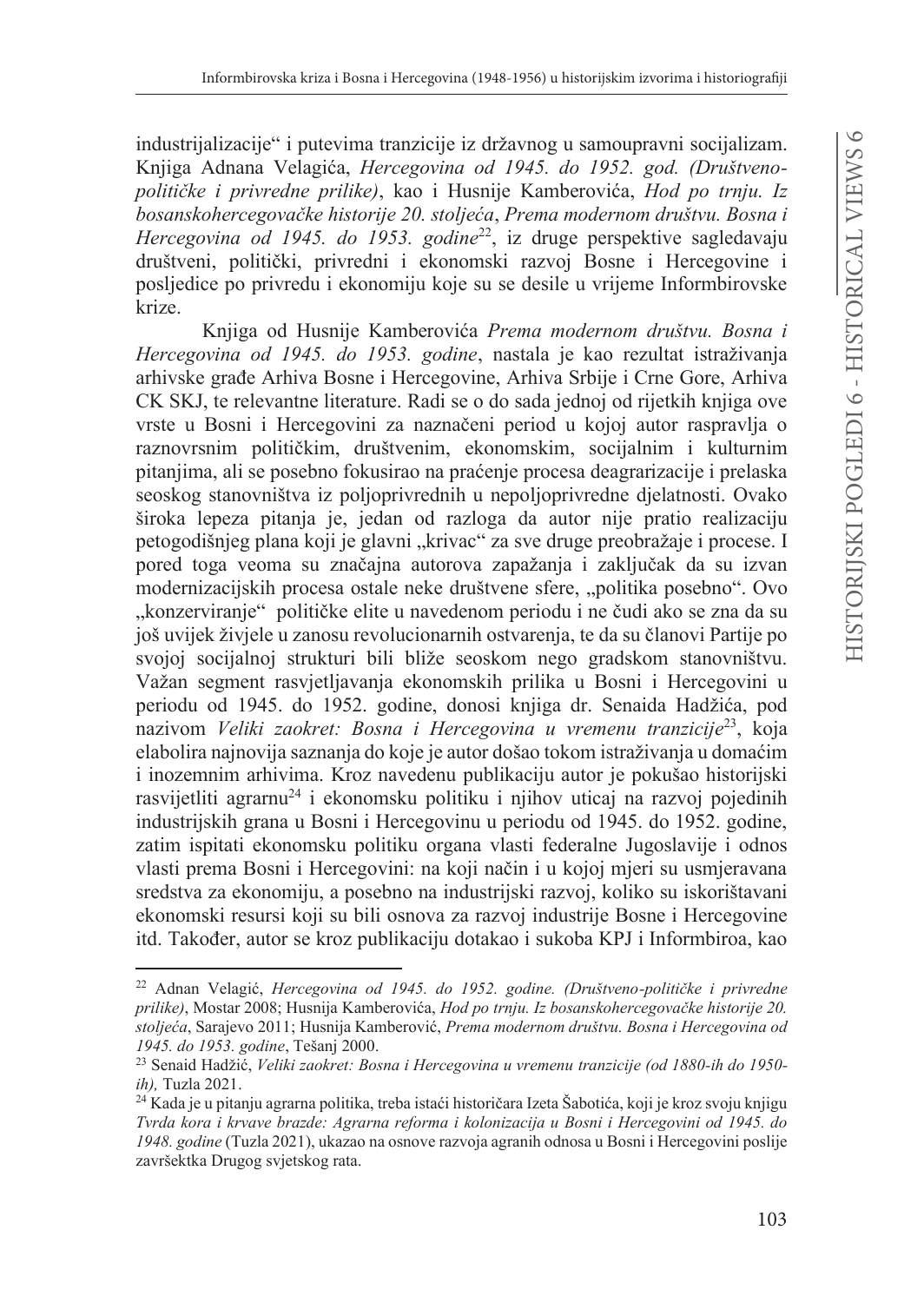i ekonomskih posljedica koje su se desile za vrijeme otvorenog sukoba.<sup>25</sup> Tu su i djela historičarke Vere Bukić-Kržišnik.<sup>26</sup>

Značajan napredak na rasvjetljavanju posljedica Informbirovske krize i odraza na Bosnu i Hercegovine, učinjeni su održavanjem dva naučna skupa, koja su održana pod pokrovitelisvom Savez društava "Josip Broz Tito" u Bosni i Hercegovini i iz kojih su proizašla i dva zbornika radova jedan 2006. godine (Tito i Bosna i Hercegovina), a drugi 2008. godine (Istorijsko ne staljinizmu<sup>27</sup>). Značaj ovog zbornika leži u dvije ključne činjenice. Prva jeste šarolikost strukovne kompetencije referenata koji su iz svojih užih oblasti predstavili i dali ocjenu datog "historijskog procesa i Titovog NE". Mnoštvo i kompleksnost tema, pored povremenog preklapanja, čitaocu daju višestruk uvid ne samo u ključne događaje nego rasvjetljavaju uzroke, početke, tok, refleksije, reakcije i posljedice "povijesnog NE". Druga, iznimna vrijednost Zbornika jeste da su učesnici zaista nastojali dati realnu ocjenu historijskih dešavanja i historijskog značaja bez pribjegavanja crno-bijelim interpretacijama, tj. bez potpunog glorificiranja i opravdavanja djelatnosti partijskog i državnog rukovodstva, kao i bespoštedne kritike sistema "koji više ne postoji". Ipak, mora se priznati da u pojedinim radovima čitalac na trenutak prepoznaje subjektivnost autora koja nadvladava naučnu objektivnost, što se obično izražava u bezrezervnim pohvalama jugoslavenskog socijalističkog sistema. Konstruktivna diskusija, dokumenti čitaocu na jednom mjestu prezentiraju arhivsku dokumentaciju i koji omogućavaju uvid  $\mathbf{u}$ otvaranje "sukoba", a nadasve savremeno, multidisciplinarno sagledavanje ovog procesa u Prilozima predstavljaju zaokruženu cielinu značajnih historijskih događania. Također, tu je i knijga od Raifa Dizdarevića, Sudbonosni podvig Jugoslavije. Podsjećanje na istorijeko NE staljinizmu - događaj koji je opredijelio budućnost Jugoslavije.<sup>28</sup> U ovoj knjizi Raif Dizdarević, poprilično je na zadovoljavajući način uspio da predstavi historijsku podlogu i odnose između Jugoslavije i SSSR-a od kraja Drugog svjetskog rata pa do konca osamdesetih godina dvadesetog stoljeća. Treba napomenuti da je zbog autorove uloge u ovim historijskim događajima njegovo viđenje u određenim segmentima prožeto nostalgičnim gledanjem na prošlost. Upravo zbog toga u jednom trenutku dolazi do promjene načina pisanja, i to u trenutku kada autor prestaje da koristi izvore i počinje pisati na osnovu svojih bilješki i sjećanja. Zbog toga se može reći da je ovo djelo

<sup>&</sup>lt;sup>25</sup> Senaid Hadžić, Veliki zaokret: BiH u vremenu tranzicije, 13-14.

<sup>&</sup>lt;sup>26</sup> Vera Kržišnik-Bukić, Cazinska buna 1950, Sarajevo 1991; Vera Kržišnik-Bukić, Politika KPJ prema agrarnom i seljačkom pitanju na području Bosnaske krajine 1945-1948. Uvod u problematiku agrara i seljaštva u ranom socijalizmu, Banja Luka 1988.

Više  $\circ$ knjizi vidi: Smail Čekić, Odbrana nezavisnosti zemlje. (http://old.unsa.ba/s/images/stories/pdf/odbrana.pdf. Pristup: 9.9.2021); Dženita Sarač, Prikaz: "Istorijsko ne staljinizmu": Zbornik radova. Okrugli sto "Istorijsko ne staljinizmu", Sarajevo, 28. juni 2008. godine, Savez društava "Josip Broz Tito" u Bosni i Hercegovini, Sarajevo 2008, 306 str, Prilozi, br. 38, Sarajevo 2009, 342-345.

<sup>&</sup>lt;sup>28</sup> Raif Dizdarević, Sudbonosni podvig Jugoslavije. Podsjećanje na istorijeko NE staljinizmu događaj koji je opredijelio budućnost Jugoslavije, Sarajevo 2018.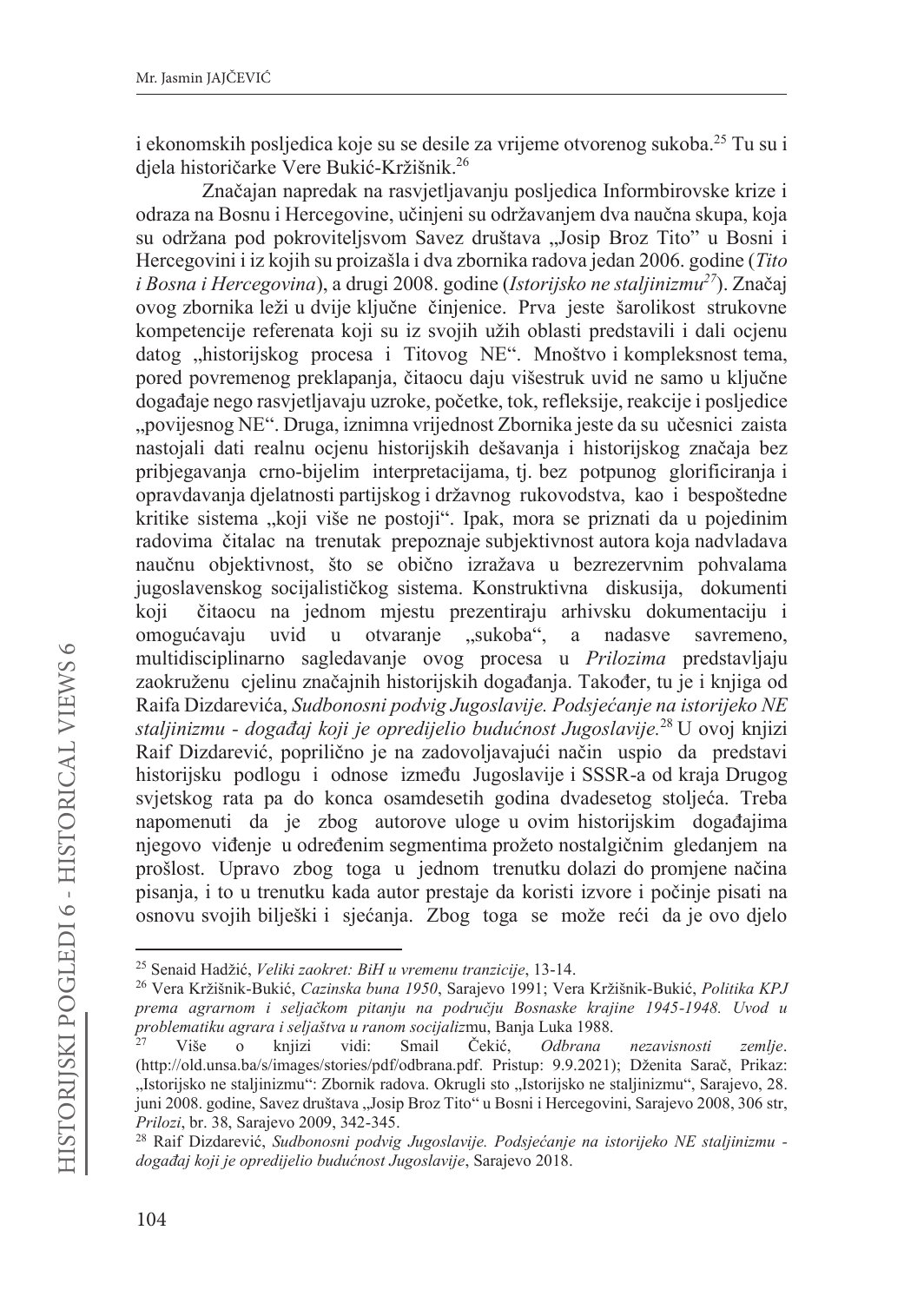ujedno i historijsko djelo, ali i jedna vrsta autorovog memoara. Literatura koja je korištena većinom je iz perioda Jugoslavije, stvarana pod uticajem vlasti. Nastojao je kroz cijelu knjigu da se drži glavnog zadatka, a to su odnosi Jugoslavije i SSSR-a nakon 1948. godine.<sup>29</sup>

Određeni podaci u istraživanju, kada je u pitanju Bosna i Hercegovina. može se naći i publikacijama kao što su: Kadrovski rat za Bosnu i Hercegovinu (1945-1991); Bosna i Hercegovina: Između Tita i rata; Islamska zajednica u Bosni i Hercegovini za vrijeme Avnojevske Jugoslavije (1945-1953); Bošnjačka politika XX stoljeća; Istorija Saveza komunista Bosne i Hercegovine; Historija Bošnjaka; Informativni priručnik o Bosni i Hercegovini i druge publikacije.<sup>30</sup> Istorija Saveza komunista Bosne i Hercegovine koja je rađena pod pokroviteljstvom CK SK Bosne i Hercegovine unaprijed joj je namijenjena posebna društvena uloga. Zbog toga je i razumljivo da je najviše prostora u knjizi zauzela obrada mjesta i uloge vladajuće komunističke političke formacije u društvu, unutrašnja struktura, idejna strujanja i odnos prema masovnim društveno-političkim organizacijama.

Informbirovska kriza se mora posmatrati sa šireg okvira poslijeratne situacije u Jugoslaviji, zatim međunarodnih okolnosti i historije međunarodnih odnosa Jugoslavije u periodu od 1948. do 1956. godine. Na ovom polju ima određen broj publikacija (knjiga, zbornika radova) koji su se bavili različitom tematikom, kao što je pitanje raskola/razlaza Tita i Staljina, zatim pitanjem državne represije prema pristalicama Informbiroa, pitanjem Golog otoka, pitanjem međunarodnih odnosa itd.<sup>31</sup>

<sup>&</sup>lt;sup>29</sup> Više vidi: Omer Merzić, Prikaz knjige: Raif Dizdarević, Sudbonosni podvig Jugoslavije: Podsjećanje na istorijsko NE staljinizmu – događaj koji je opredijelio budućnost Jugoslavije, Udruženje za modernu historiju, Sarajevo 2018, 229 str, Prilozi, br. 48, Sarajevo 2019, 332-336. 30 Divna Janković, Privredni razvoj Bosne i Hercegovine sa posebnim osvrtom na nacionalni dohodak, Sarajevo 1977; Materijalni i društveni razvoj Socijalističke Republike Bosne i Hercegovine 1947-1984, Sarajevo 1986; Kultura u Socijalističkoj Republici Bosni i Hercegovini 1945-1975, Sarajevo 1976; Senija Milišić, Kulturna djelatnost u Bosni i Hercegovini 1945-1950, Sarajevo 2012; Senija Milišić, Institucionalizacija nauke u Bosni i Hercegovini 1945-1958, Sarajevo 2007; Muhamed Nametak, Bosanski trougao u crvenoj zvijezdi. Kulturni tokovi i izgradnja socijalističkog društva u Bosni i Hercegovini od 1945. do 1952. godine, Sarajevo 2017. <sup>31</sup> Tomislav Badovinac (ur), 1948. Povijesni razlaz sa staljinskim totalitarizmom, Zbornik radova, Zagreb 2009; Ivo Banac, Sa Staljinom protiv Tita. Informbirovski rascjepi u jugoslovenskom komunističkom pokretu, Zagreb 1990; Darko Bekić, Jugoslavija u hladnom ratu. Odnosi s velikim silama 1949-1955, Zagreb 1988; Josip Broz Tito, Referati sa kongresa KPJ (SKJ), Sarajevo 1982; Vladimir Dedijer, Izgubljena bitka J. V. Staljina, Beograd 1978; Ljubodrag Dimić, Jugoslavija i Hladni rat. Ogledi o spoljnoj politici Josipa Broza Tita (1944-1974), Beograd 2014; Tvrtko Jakovina, Martin Pervišić (urednici), The Tito-Stalin split. 70 years after, Zagreb-Ljubljana 2020; Jugoslovensko-sovjetski sukob 1948. godine, Zbornik radova, Beograd 1999; Ivan Kosić, Goli otok - najveći Titov koncentracioni logor, Zagreb 2009; Miladin Milošević (ur), Tito-Staljin, Zbornik radova, Beograd 2007; Miodrag Nikolić, *Informbiro*, Knjiga 1 i 2, Zagreb 1989; Martin Pervišić, Povijest Golog otoka, Zagreb 2019; Branko Pribičević Branko, Sukob KPJ i Kominterne, Beograd 1974; Radovan Radonjić, Sukob KPJ sa Kominformom i društveni razvoj Jugoslavije (1948-1950), Zagreb 1975; Čedomir Štrbac, Jugoslavija i odnosi između socijalističkih zemalja. Sukob KPJ i Informbiroa, Beograd 1984; Leo Mates, Međunarodni odnosi socijalističke Jugoslavije, Beograd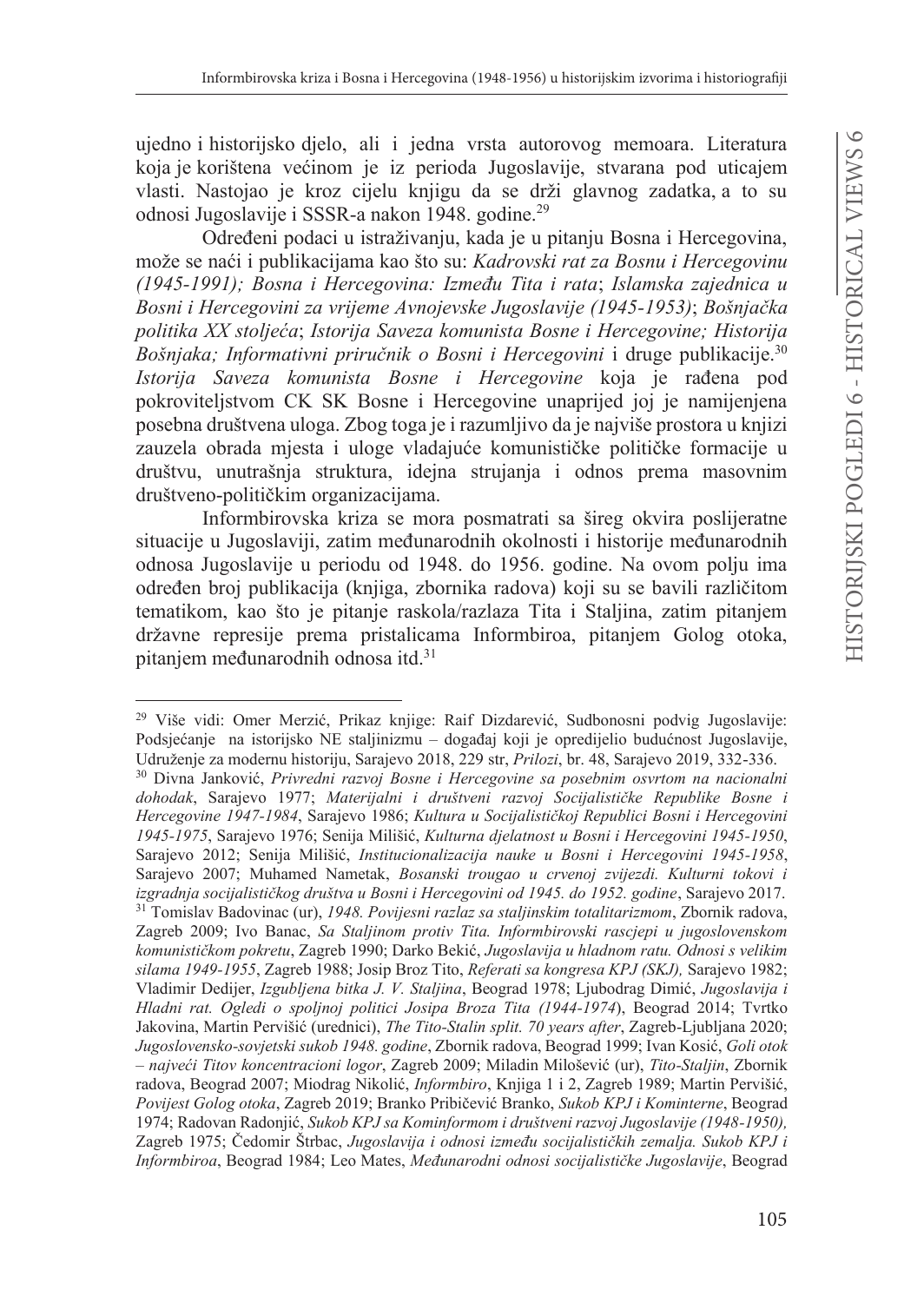Također, postoji i niz drugih publikacija koje se bave navedenom tematikom u užem kontekstu, poput knjige Dušana Bilandžić, Historija Socijalističke Federativne Republike Jugoslavije: Glavni procesi 1918-1985<sup>32</sup>, gdje Bilandžić u ovoj knjizi markira važnije događaje i ukazuje na osnovne društvene procese i glavne tendencije u razvoju Jugoslavije, kao i knjige Branka Petranovića, samostalno i u koautorstvu<sup>33</sup>. Pored Bilandžićeve i Petranovićeve knjige, važan oslonac može se naći i u knjigama odnosno sintetičkim ostvareniima grupe autora Istorija Saveza komunista Jugoslavije, zatim knjige Savez komunista i religija i Jugoslavija i komunisti<sup>34</sup>, kao i veliki broj drugih knjiga i zbornika.<sup>35</sup>

Osim knjiga, ovaj period historije Bosne i Hercegovine osvjetljavan je i kroz naučno utemeljene članke. Istraživanjem tematike Informbirovske krize i Bosne i Hercegovine od 1948. do 1956. godine, kao i odjeka i posljedica, bavio se veći broj historičara u okviru svojih članaka koji su objavljeni u više časopisa i zbornika radova kako u Bosni i Hercegovini, tako i šire. Tako radove/članke

<sup>1976;</sup> Dennison Rusinow, The Yugoslav Experiment 1948-1974, Los Angeles 1978; Tyrtko Jakovina, Američki komunistički saveznik. Hrvati, Titova Jugoslavija i Sjedinjene Američke Države 1945-1955, Zagreb 2003; Ljubodrag Dimić (ur), Velike sile i male države u Hladnom ratu 1945-1955 - slučaj Jugoslavije, Zbornik radova sa Međunarodne naučne konferencije, Beograd, 3-4. novembar 2003, Beograd 2005; Aleksandar Životić, Jugoslovensko-sovjetske vojne suprotnosti (1947-1957). Iskušenja savezništva, Beograd 2015; Jovanović Jadranka, Jugoslavija u Ujedinjenim nacijama 1945-1953, Beograd 1985; Jugoslavija u Hladnom ratu. Prilozi istraživanjima, Zbornik radova, ur. Momčilo Mitrović, Radmila Radić, Beograd 2010; Jugoslavija v Hladni vojni, Zbornik radova, Ljubljana 2004; Vojislav G. Pavlović (ur), The Balkans in Cold War. (Balkan federations, Cominform, Yugoslav-Soviet Conflict), Beograd 2011; Ranko Petković, Nesvrstana Jugoslavija i savremeni svet. Spoljna politika Jugoslavije 1945-1985, Zagreb 1985; Slobodan Selinić i dr. (ur), Spoljna politika Jugoslavije 1950-1961, Beograd 2008; Slobodan Selinić, Dušan Bajagić, Jugoslavija i svet 1945-1950: Hronologija, Beograd 2010; Slobodan Selinić, Partija i diplomatija u Jugoslaviji 1945-1952, Beograd 2013; Tatjana Šarić, U vrtlogu komunizma: Mladi Hrvatske 1945-1954, Zagreb 2017; Branka Doknić, Kulturna politika Jugoslavije 1946-1963, Beograd 2013. i dr.

<sup>&</sup>lt;sup>32</sup> Dušana Bilandžić, Historija Socijalističke Federativne Republike Jugoslavije: Glavni procesi 1918-1985, Zagreb 1985.

<sup>&</sup>lt;sup>33</sup> Branko Petranović, *Istorija Jugoslavije 1918-1988*, Knjiga 3, (Socijalistička Jugoslavija 1945-1988), Beograd 1988; Branko Petranović, Politička i ekonomska osnova narodne vlasti u Jugoslaviji za vreme obnove, Beograd, 1969; Branko Petranović, Čedomir Štrbac, Istorija Socijalističke Jugoslavije, Beograd 1977; Branko Petranović, Momčilo Zečević, Jugolovenski federalizam. ideje i stvarnost, Tom 2, Beograd 1987.

<sup>&</sup>lt;sup>34</sup> Istorija Saveza komunista Jugoslavije, Beograd 1985; Ivan Cvitković, Savez komunista i religija, Sarajevo 1984; Boro Krivokapić, Jugoslavija i komunisti, Beograd 1988.

<sup>&</sup>lt;sup>35</sup> Edvard Kardeli, Siećanje. Borba za priznavanje i nezavisnost nove Jugoslavije 1944-1957, Ljubljana-Beograd 1980; Budimir Miličić, Ideološko-politička platforma Narodnog fronta Jugoslavije 1945-1953. godine, Beograd 1978; Marija Obradović, Narodna demokratija u Jugoslaviji 1945-1952, Beograd 1995; Jugoslovenska država 1918-1998, Zbornik radova, Beograd 1999; Nikola Mijatov, Milovan Đilas i evropski socijalisti 1950-1958, Beograd 2019; Milan Gulić, Od batine do Galca. Dunav u jugoslovenskoj politici prema Sovjetskom Savezu 1944-1953, Beograd 2015; Ferdo Čulinović, *Državno-pravni razvitak Jugoslavije*, Zagreb 1963; Srđan Cvetković, U ime naroda! Politička represija u Srbiji 1944-1953, Beograd 2014; Industrijski razvitak Jugoslavije. Elaborat-Ekspoze-Rezolucija, Beograd 1957. i dr.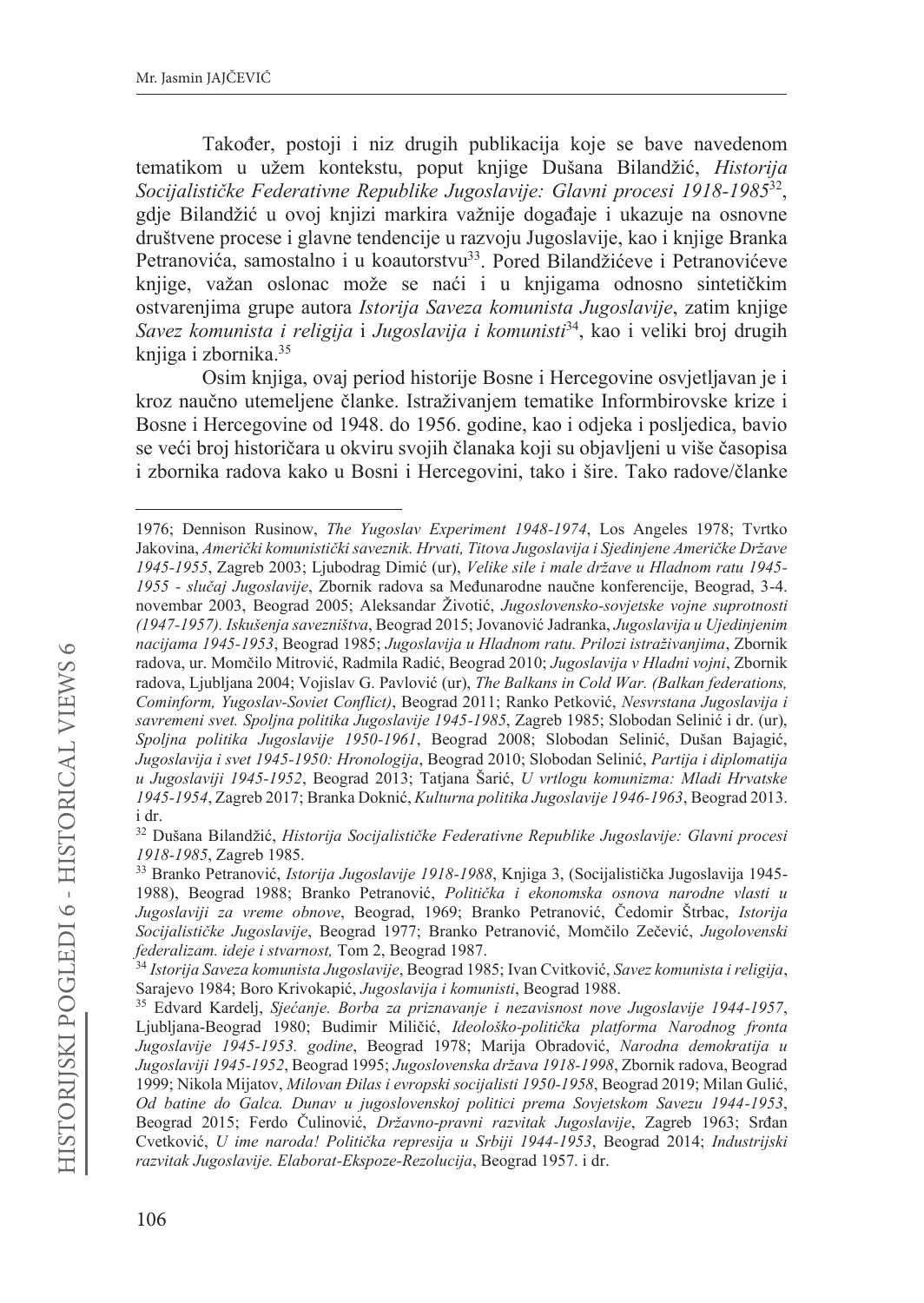nalazimo u više časopisa u Bosni i Hercegovini (Prilozi, Arhivska praksa, Historijski pogledi, Historijska traganja, Historia moderna Bosna i Hercegovina, Glasnik Udruženja arhivskih radnika Republike Srpske i dr), Srbiji (Istorija 20. veka, Tokovi istorije i dr), u časopisima Crne Gore, Hrvatske (Časopis za suvremenu povijest i dr), kao i u drugim časopisima van navedenih država. Svakako, značajan broj članaka/rasprava nalazimo i u objavljenim zbornicima radova. Kada je u pitanju Bosna i Hercegovina, određen broj historičara se bavio navedenom tematikom, gdje su u svojim radovima nastojali predstaviti odjeke i posljedice Informbirovske krize na području Bosne i Hercegovine.<sup>36</sup>

Pored ovih članaka, koji se odnose na odjeke i posljedice Informbirovske krize na teritoriji Bosne i Hercegovine, navedeni događaj se mora posmatrati sa šireg okvira poslijeratne situacije u Jugoslaviji, zatim međunarodnih okolnosti i historije međunarodnih odnosa Jugoslavije od 1948. godine do 1956. godine. Na ovom polju ima određen broj članaka koji su objavljeni u časopisima i zbornicima radova, koji se odnose na Jugoslaviju u cjelini, a bavili su se različitom tematikom. Članci, predstavljaju korisnu dopunu za istraživanje i obradu tematike Informbirovske krize i njenih odjeka i posljedica na teritoriji Bosne i Hercegovine. Naučno utemeljeni članci uglavnom su objavljeni na osnovu historijskih izvora i literature. Autori su do svojih sinteza došli naučno prihvaćenom metodom, na osnovu historijskih izvora prvog reda i relevantne literature i kao takvi mogu adekvatno poslužiti za dalja istraživanja.

<sup>&</sup>lt;sup>36</sup> Jasmin Jajčević, "Uz Tita i Partiju". Djelatnost Antifašističkog fronta žena Bosne i Hercegovine i njihove reakcije na propagandu Informbiroa tokom 1948. i 1949. godine, Historijski pogledi, god. IV, br. 5, Tuzla 2021, 102-129. (https://doi.org/10.52259/historijskipogledi.2021.4.5.102); Senaid Hadžić, Etatizam na primjeru obezbijeđenog snabdijevanja stanovništva u uslovima poslijeratne obnove i prvog petogodišnjeg plana, *Historijski pogledi*, god. I, br. 1, Tuzla 2018, 170-186. (https://doi.org/10.52259/historijskipogledi.2018.1.1.170); Safet Bandžović, Tito u sovjetskoj štampi: staljinistička tehnologija političkih obračuna 1948-1953, u: Istorijsko NE staljinizmu, Zbornik radova, Sarajevo 2008, 153-181; Denis Bećirović, Informbirovska kriza i Bosna i Hercegovina, u: Tito i Bosna i Hercegovina, Zbornik radova, Sarajevo 2006, 363-384; Drženko Đurović, Ministri informbirovci u Vladi Narodne Republike Bosne i Hercegovine 1948. godine, Glasnik Udruženja arhivskih radnika Republike Srpske, god. IX, br. 9, Banja Luka 2017, 227-243. (https://doi.org/10.7251/guars1709227d); Draženko Đurović, Sarajevski informbiroovac: Juraj Marek, Prilozi, br. 47, Sarajevo 2018, 229-246; Draženko Đurović, Rodoljub Čolaković i informbirovski rascjep 1948. godine, Historijska traganja, br. 19, Sarajevo 2020, 349-372. (https://doi.org/10.51237/issn.2774-1180.2020.19.349); Senaid Hadžić, Refleksije sukoba Informbiroa i KPJ-a na zaostajanje poljoprivrede u Bosni i Hercegovini (1949-1952), Istraživanja, br. 3, Mostar 2008, 75-90; Husnija Kamberović, Stavovi rukovodstva komunističkog pokreta u Bosni i Hercegovini o sukobu sa Informbiroom 1948, godine, u: Hod po trnju. Iz bosanskohercegovačke historije 20. stoljeća, Sarajevo 2011, 124-149; Senija Milišić, O nekim implikacijama sukoba sa Informbiroom, Istorijsko NE staljinizmu, Zbornik radova, Sarajevo 2008, 97-111; Izet Šabotić, Informbiro i agrarno pitanje, Istorijsko NE staljinizmu, Zbornik radova, Sarajevo 2008, 205-217; Adnan Velagić, Refleksije sukoba Informbiroa i KPJ na području Hercegovine, Istorijsko NE staljinizmu, Zbornik radova, Sarajevo 2008, 191-205 i dr.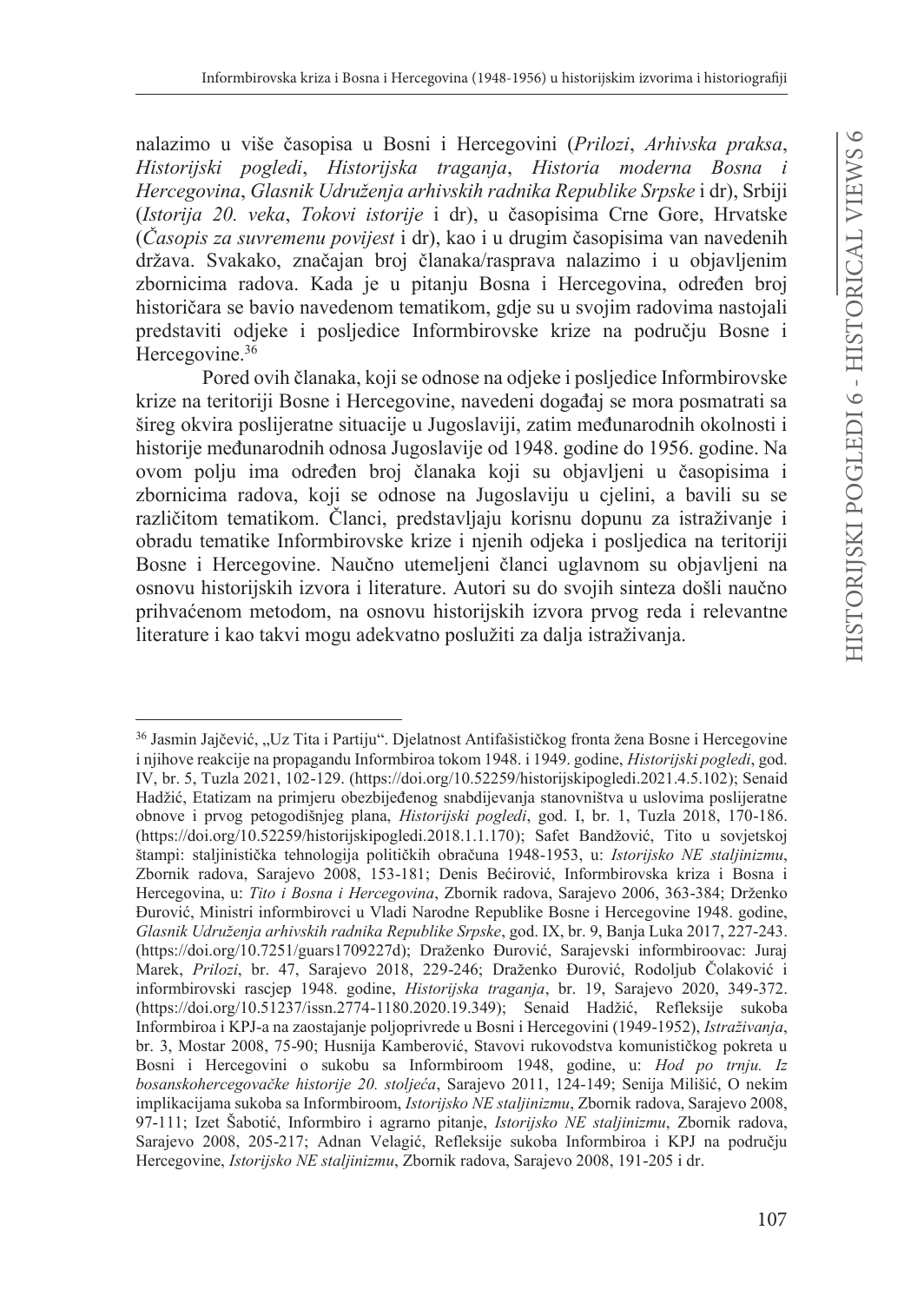## Istraživački poduhvati na domaćim i inostranim univerzitetima

Kada je riječ o rukopisima, misli se na magistarske i doktorske disertacije koje su odbranjene na fakultetima u Bosni i Hercegovini i zemljama okruženia, a i šire. Pregledavajući popise odbranienih magistarskih i doktorskih disertacija na fakultetima, može se uočiti da u Bosni i Hercegovini nije posvećena pažnja ovoj tematici, osim jednog magistarskog rada koji je odbranjen još 2004. godine na Filozofskom fakultetu Univerziteta u Sarajevu, pod nazivom Odieci i posljedice sukoba KPJ-Kominform (Informbiro) u Tuzlanskoj oblasti (1948-1953), autora Denisa Bećirovića, a već naredne 2005. godine ovaj rad je predočen u publikaciju (knjigu). Pored ovog magistarskog rada, nije se pronašlo više radova, osim što se historičarka Vera Katz, kroz svoju doktorsku disertaciju, a posle i objavljenju knjigu Društveni i ekonomski razvoj Bosne i Hercegovine od 1945. do 1952. godine, znatnim dijelom dotakla utjecaja Informbirovske krize na društveni i ekonomski razvoj Bosne i Hercegovine od 1945. do 1953. godine. Svakako tu je i doktorska disertacija historičara Senajda Hadžića, Historijski proces preobražaja bosanskohercegovačkog društva iz agrarnog u industrijsko u vrijeme poslijeratne obnove i prvog petogodišnjeg plana.<sup>37</sup> Navedenu disertaciju historičar Senaid Hadžić je 2021. godine, dopunio i objavio kao knjigu pod nazivom Veliki zaokret: Bosna i Hercegovina u vremenu tranzicije (od 1880 $ih$  do 1950- $ih$ ).

S druge strane u Hrvatskoj i Srbiji, na fakultetima u Zagrebu<sup>38</sup>, Osijeku<sup>39</sup>, Puli<sup>40</sup> i Beogradu<sup>41</sup>, nalazimo odbranjenene diplomske, završne radove, zatim magistarske i doktorske disertacije o tematici Informbirovske krize ili samo jednog segmenta krize, posmatrajući je iz više uglova kao što su: sportska

<sup>37</sup> Senaid Hadžić, Historijski proces preobražaja bosanskohercegovačkog društva iz agrarnog u industriisko u vrijeme poslijeratne obnove i prvog petogodišnjeg plana, Fakultetu humanističkih nauka Univerziteta "Džemal Bijedić" u Mostaru, Mostar 2007.

<sup>&</sup>lt;sup>38</sup> Vjekoslav Blastein, Slika Tita u popularnoj kulturi između 1948. i 1953. godine: Komparativna analiza, Diplomski rad, Filozofski fakultet Sveučilišta u Zagrebu, Zagreb 2019; Dijana Dijanić, Društveno-kulturalni aspekti položaja žena: Antifašistička fronta žena (1945-1953), Doktorski rad, Sveučilište u Zagrebu - Centar za hrvatske studije, Zagreb 2014; Luka Lucin, Sportska natjecanja kao odraz političkih promjena u kontekstu sukoba Tito-Staljin (1948-1953), Diplomski rad, Filozofski fakultet Sveučilišta u Zagrebu, Zagreb 2016; Martin Previšić, Povijest Informbiroovskog logora na Golom otoku 1949-1956, Doktorski rad, Filozofski fakultet Sveučilišta u Zagrebu, Zagreb 2014.

<sup>&</sup>lt;sup>39</sup> Vedrana Lojen, Sukob sa Informbiroom 1948. godine, Diplomski rad, Filozofski fakultet Sveučilišta J. J. Strossmayera u Osijeku, Osijek 2013; Silvijo Šaur, Lik i djelo Josipa Broza Tita, Završni rad, Filozofski fakultet Sveučilišta J. J. Strossmayera u Osijeku, Osijek 2015.

<sup>40</sup> Matej Puljić, Sukob Tito-Staljin, Završni rad, Filozofski fakultet Sveučilište Jurja Dobrile u Puli, Pula 2017.

<sup>41</sup> Vladimir Lj. Cvetković, Jugoslovenska politika prema zemljama narodne demokratije u susedstvu 1953-1958. godine, Doktorska disertacija, Filozofski fakultet Univerziteta u Beogradu, Beograd 2012; Željko Ž. Mirkov, Spoljna politika Jugoslavije 1948-1956 i pitanje Balkanskog pakta, Doktorski rad, Fakultet političkih nauka Univerziteta u Beogradu, Beograd 2018.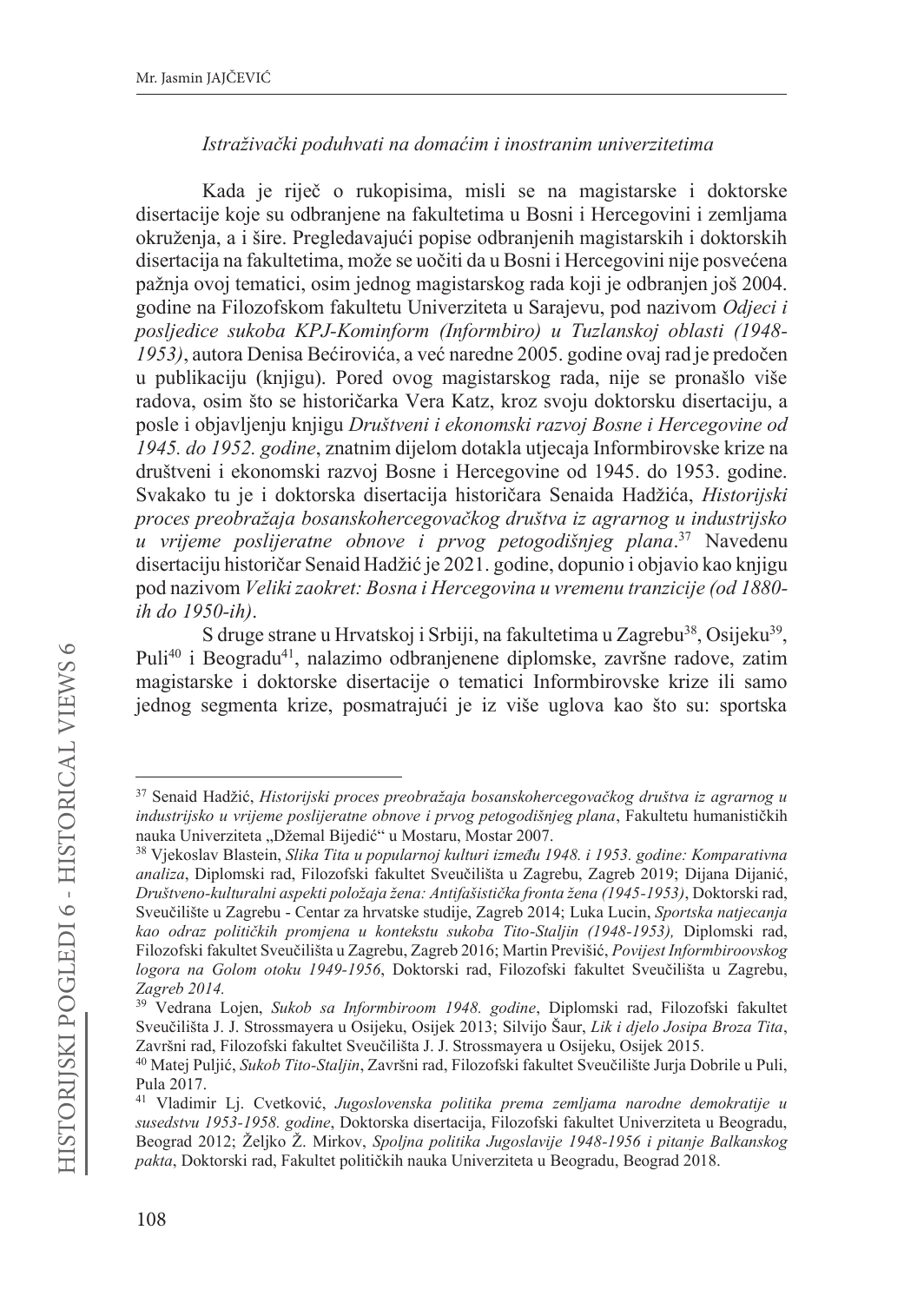natjecanja, logor na Golom otoku, o djelovanju antifašističkog fronta žena, spoljnoj politici Jugoslavije i dr.

Pored navedenih, tematika sukoba Staljina-Tita i jugoslovenskosovjetskih odnosa bila je predmetom analize i istraživanja i na svjetskim univerzitetima u Siedinienim Američkim Državama i u Evropi. Tema doktorskih disetacija bile su veoma interesantne i zanimljive i donosile su nove aspekte i poglede iz različitih uglova, a to su: From the Tito-Stalin split to Yugoslavia s finish connection: Neutralism before non-alignment 1948-1958 - Od raskola Tito-Staljin do prekida veze s Jugoslavijom: Neutralizam prije nesvrstanja 1948-1958<sup>42</sup>; Yugoslav-Soviet relations 1953-1957; Normalization, Comradeship, Confrontation - Jugoslovensko-sovjetski odnosi 1953-1957: Normalizacija, zajedništvo, konfrontacija<sup>43</sup>; A traditional friendship? France and Yugoslavia in the Cold war world 1944-1969, Tradicionalno prijateljstvo? Francuska i Jugoslavija u svijetu hladnog rata 1944-1969<sup>44</sup>; "A rat role to be watched" - CIA analyses of the Tito-Stalin split 1948-1950 - "Uloga štakora koju treba posmatrati" - CIA analiza raskola Tito-Staljin 1948-1950.45

Svi navedeni rukopisi historičaru može pomoći, da što bolje sagledaju okolnosti koje su se desile u vrijeme Informbirovske krize, kako u Europi, tako i u Jugoslaviji i kakve je refleksije imala na teritoriji Bosne i Hercegovine u periodu od 1948. do 1956. godine.

## Historijski izvori

Bez istraživanja i korištenja historijskih izvora prvog reda koji su adekvatni za navedenu temu nema originalnog naučnog rada iz oblasti historije i historiografije. To se dakako odnosi na neobjavljenu arhivsku građu koja je pohranjena i čuva se u arhivima. Za ovdje postavljeno naučno-istraživačko pitanje potrebno je vršiti istraživački rad prije svega u arhivima u Bosni i Hercegovini, te u Arhivu Jugoslavije u Beogradu i Hrvatskom državnom arhivu u Zagrebu.

<sup>&</sup>lt;sup>42</sup> Elina Rinna Kullaa, From the Tito-Stalin split to Yugoslavia s finish connection: Neutralism before non-alignment 1948-1958, Dissertation submitted to the Faculty of the Graduate School of the University of Maryland, College Park (USA), in partial fulfillment of the requirements for the degree of Doctor of Philosophy 2008.

<sup>&</sup>lt;sup>43</sup> Svetozar Rajak, *Yugoslav-Soviet relations 1953-1957: Normalization, Comradeship,* Confrontation, Thesis submitted for the degree of Doctor of Philosophy, London School of Economics and Political Science University of London, London, February 2004.

<sup>&</sup>lt;sup>44</sup> Katarina Todić, A traditional friendship? France and Yugoslavia in the Cold war world 1944-1969. A Thesis Submitted to the School of Graduate Studies in Partial Fulfilment of the Requirements for the Degree Doctor of Philosoph, McMaster University (Canada), March 2015.

<sup>&</sup>lt;sup>45</sup> Mehta Armstrong Coleman, "A rat role to be watched" - CIA analyses of the Tito-Stalin split 1948-1950, A thesis submitted to the Graduate Faculty of North Carolina State University in partial fulfillment of the requirements for the Degree of Master of Arts, History, Raleigh 2005, 169 str.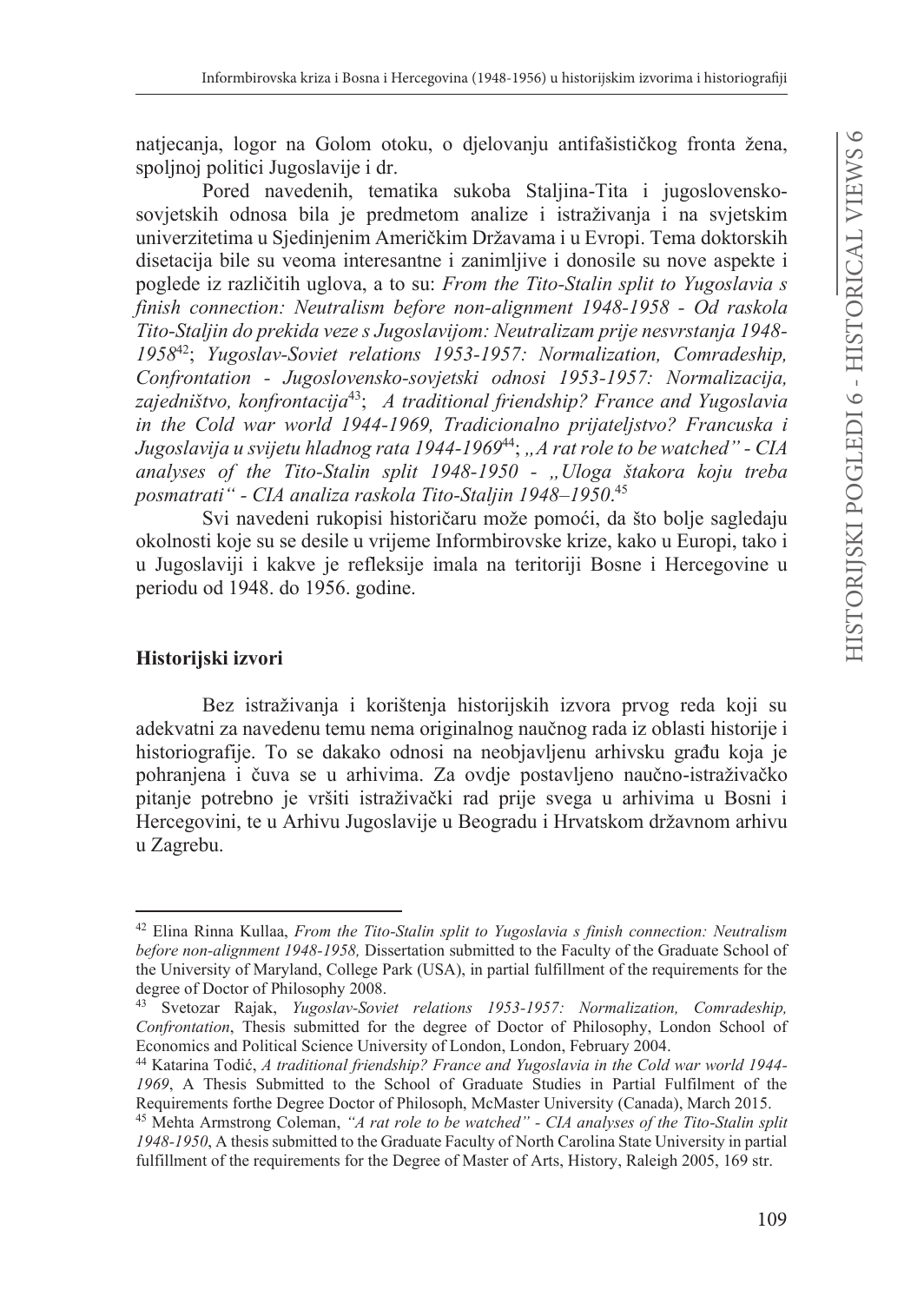Istraživanje i proučavanje historijskog pitanja "Informbirovska kriza i Bosna i Hercegovina od 1948. do 1956. godine" naučnik istraživač odnosno historičar, mora biti svjestan niza činjenica koji takvo opredjeljenje metodološki i sadržajno čine složenim i krajnje osjetljivim naučnim zadatkom, posebno, ako se ima u vidu mali broj radova (knjiga i dr) koji su se bavili periodom historije Bosne i Hercegovine od 1948. do 1956. godine. Pravdanje naučnika historičara uglavnom se nalaze u teoriji historijske distance od određenih događaja, zatim nesređenosti i nedostupnosti arhivske građe, kao i to da ne postoji jedinstevni fond sa arhivskom građom koja se striktno bavi navedenom problematikom. Ovo iz razloga je, da historičar/istraživač ove tematike se nalazi u poziciji mukotrpnog istraživanja velikog broja arhivskih fondova iz raznim oblasti, te odabirom i prikupljanjme onih izvora i dokumenata koji su važni za razumjevanje navedene tematike, te komparirajući iste sa drugim historijskim izvorima (objavljenim izvorima, štampom, literaturom i dr).

Najvažniji i najobimniji dio posla pri istraživanju navedene problematike pripada istraživanju historijskih izvora koji čine glavnu podlogu za sagledavanje naučne problematike navedene teme. Za istraživanje navedene tematike historičar/istraživač treba da konsultuje i istraži veliki broj fondova koji se nalaze u Arhivu Jugoslavije u Beogradu (Srbija), Hrvatskom državnom arhivu u Zagrebu (Hrvatska), zatim u Arhivu Bosne i Hercegovine u Sarajevu, te entiteskim i kantonalnim arhivima u Bosni i Hercegovini čija arhivska građa može pomoći u rasvjetljavanju navedene problematike na području Bosne i Hercegovine.

Nezaobilazna arhivska građa na kojoj treba posvetiti posebnu pažnju, za razumjevanje problematike i promjena koji su uslijedili na političkom nivou je konsultovanje arhivskih fondova partijske (komunističke) provinijencije tj. fondova KPJ/SKJ na državnom i na lokalnom nivou, kao i arhivski fondovi u Arhivu Bosne i Hercegovine koji se tiču privrede, industrije, kulture i prosvjete, vjerskih zajednica i dr.

## Historijski izvori prvog reda

U toku istraživanja ove teme akcenat treba staviti na do sada nedovoljno istraženu i neobjavljenu arhivsku građu kao primaran historijski izvor. Upravo arhivska građa čini osnovu cjelokupnog istraživanja navedene teme. Veoma obimna i temeljita istraživanja treba biti istražena u arhivima Bosne i Hercegovine, te u Arhivu Jugoslavije u Beogradu, kao i u Hrvatskom državnom arhivu u Zagrebu.

Najznačajniji arhivski fondovi pohranjeni su u Arhivu Bosne i Hercgeovine<sup>46</sup> u Sarajevu. Međutim, arhivska građa koja se u njima nalazi, nije

<sup>&</sup>lt;sup>46</sup> Arhiv Bosne i Hercegovine u Sarajevu osnovan je Uredbom Vlade NR Bosne i Hercegovine 12. decembra 1947. godine sa zadatkom da skuplja, sređuje, čuva i po propisanim uslovima omogućuje proučavanje arhivskog materijala koji se odnosi na državni život i razvitak, kao i privrednu, političku i kulturnu historiju naroda. O Arhivu Bosne i Hercegovin vidi više: Božo Madžar, Ljiljana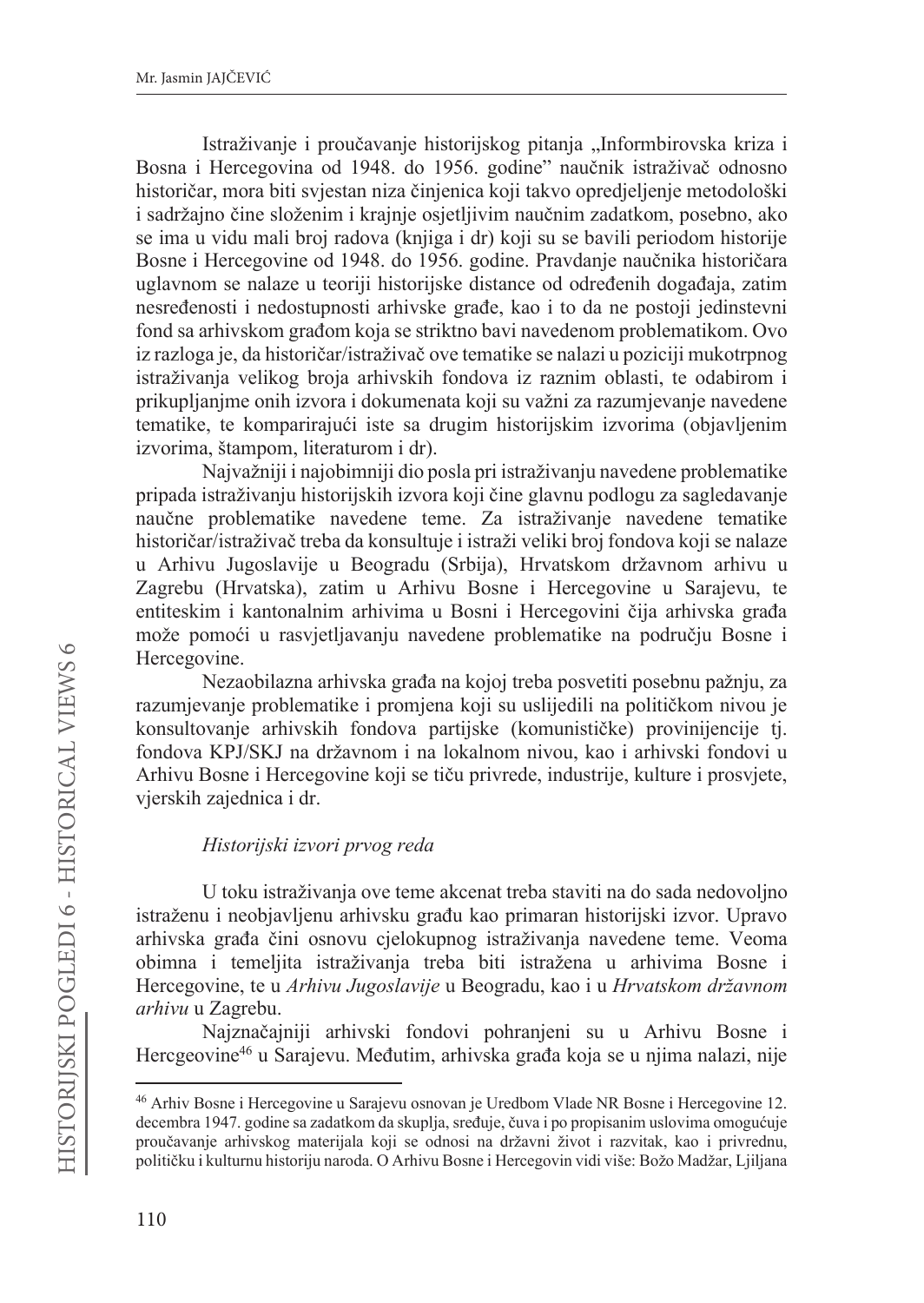kompletna, a često nedostaju ključni dokumenti kao što su zapisnici, analize, izvještaji i sl. Osim toga, neki od fondova su nesređeni, a historijska dokumentacija u njima nije odvojena od one administrativnog karaktera. To se posebno odnosi na fondove organa vlasti i uprave, koji su veoma brojni i obimni. Detalino istraživati arhivsku građu, koja nema popisa inventara odnosno za koju ne postoje gotovo nikakava naučno-obavještajno sredstva je nešto što bi se moglo nazvati sizifovim poslom. U Arhivu Bosne i Hercegovine u Sarajevu potrebno je istražiti fondove na osnovu kojih bi se mogla rasvietliti pitania utjecaja Informbirovske krize na političke, ekonomske i društvene prilike u Bosni i Hercegovini u periodu od 1948. do 1956. godine. Između ostalog to su fondovi: Vlada NRBiH - Sarajevo (1945-1953); Skupština SRBiH - Sarajevo (1946-1992); (1945/1963); Glavni zadružni savez Bosne i Hercegovine (1945-1962); Ministarstvo prosvjete NRBiH (1945-1951); Ministarstvo industrije i rudarstva NRBiH (1945-1950); Ministarstvo poljoprivrede NRBiH (1945-1951); Komitet za spoljnu trgovinu (1946-1951); Centralni komitet Saveza komunista Bosne i Hercegovine (Pokrajinski komitet Komunističke partije Jugoslavije za Bosnu i Hercegovinu; (1919-1991); (1941/1989); Glavni odbor Antifašističkog fronta žena Bosne i Hercegovine (1945-1953); Savjet za prosvjetu, nauku i kulturu NRBiH (1951-1956) i drugi fondovi.<sup>47</sup> Iz navedenih fondova značajni podaci koji se mogu crpiti su podaci o stanju ekonomije, poteškoćama u provođenju petogodišnieg plana, zatim sagledavanju političkih procesa, duštvenog života i dr. Pored fondova, nezaobilazni dio ahivske građe čine i lične zbirke pojedinaca, koji su u navedenom periodu aktivno učestvovali u političkom životu Bosne i Hercegovine, a to su zbirke: *Đuro Pucar Stari<sup>48</sup>*, Sarajevo (1899-1979); (1929/1979); Avdo Humo<sup>49</sup>, Beograd (1914-); (1943/1983); Rato Dugonjić<sup>50</sup>, Sarajevo(1916-); (1937/1984).

Gaković, Katica Tadić, Arhiv Bosne i Hercegovine 1947-1977, Sarajevo 1977; Vodič Arhiva Bosne *i Hercegovine*, Sarajevo 1987; http://www.arhivbih.gov.ba/arhiv-bosne-i-hercegovine (Pristup:  $9.9.2021$ ).

<sup>&</sup>lt;sup>47</sup> Vidi više: http://www.arhivbih.gov.ba/arhivski-fondovi-i-zbirke (Pristup: 9.9.2021).

<sup>&</sup>lt;sup>48</sup> Đuro Pucar Stari bio je sekretar Centralnog komiteta Komunističke partije Bosne i Hercegovine (1943-1952), kao i predsjednik Centralnog komiteta Saveza komunista Bosne i Hercegovine  $(1952 - 1965)$ .

<sup>&</sup>lt;sup>49</sup> Avdo Humo bio je član SKOJ-a od 1934, a Komunističke partije Jugoslavije od 1935. godine. Jedan od istaknutijih aktivista KPJ pred Drugi svjetski rat. Od kraja Drugog svjetskog rata do 1963. godine redovno je biran za republičkog saveznog poslanika. Bio je organizacioni sekretar Pokrajinskog komiteta KPJ za Bosnu i Hercegovinu. Predsjednik Izvršnog vijeća Narodne skupštine SR Bosne i Hercegovine (1953-1956). Vidi više: Arhiv Bosne i Hercegovine, Lični fond Avdo Humo (1914-1983), k-11, dok. 219, Biografija Avde Hume; Dženita Sarač - Rujanac, Prilog političkoj biografiji Avde Hume – vijećnika Trećeg zasijedanja Zemaljskog antifašističkog vijeća narodnog odlobođenja Bosne i Hercegovine, 75. godišnjica Trećeg zasjedanja ZAVNOBiH-a: uloga Trećeg zasjedanja ZAVNOBiH-a u društvenom i političkom razvoju Bosne i Hercegovine, Zbornik radova, ANUBiH, Posebna izdanja, knj. CXCIII, Odjeljenje društvenih nauka, knj. 15, Sarajevo 2020, 175-204.

<sup>&</sup>lt;sup>50</sup> Rato Dugonijć u KPJ je od 1937. godine. Od 1948. biran je u CK SKJ i u Predsjedništvo CK SKJ.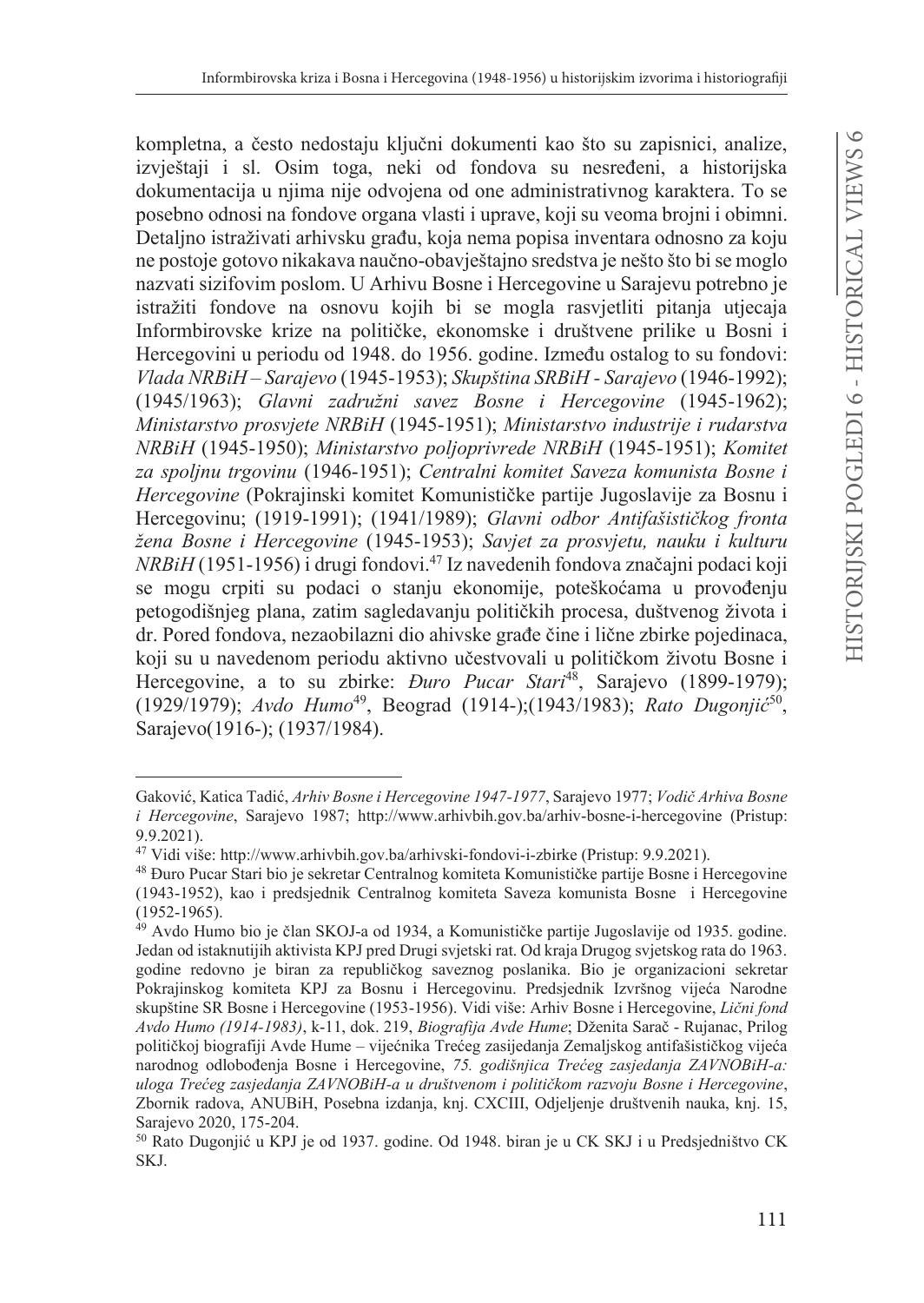Od lokalnih i entiteskih arhiva, tu su fondovi Historijskog arhiva Sarajevo<sup>51</sup>: Oblasni komitet Saveza komunista Sarajevo (1949-1952); Gradski komitet Saveza komunista Sarajevo (1945-1955).<sup>52</sup> Fondovi Arhiva Republike Srpske, Banja Luka<sup>53</sup>: Oblasni komitet KP Banja Luka (1949-1952); Sreski komitet SK Banja Luka (1945-1966); (1945/1946) i Gradski komitet KP Banja Luka (1945-1955).<sup>54</sup> Fondovi Arhiva Tuzlanskog kantona<sup>55</sup>, Tuzla: Oblasni komitet Saveza komunista Bosne i Hercegovine Tuzla (1949-1955); Sreski komitet Saveza komunista Bosne i Hercegovine Tuzla (1945-1966)<sup>56</sup> i zbirka Cvijetin Mijatović-Majo<sup>57</sup>. Fondovi Arhiva Hercegovačko-neretvanskog

<sup>&</sup>lt;sup>51</sup> Historijski arhiv Sarajevo, osnovan je 1948. godine. Prvobitno je nosio naziv Arhiv grada Sarajeva. Odluku o osnivanju arhiva, koja je donesena pod brojem I/6491, donio je Narodni odbor grada Sarajeva 3. maja 1948. godine. Odluka je stupila na snagu objavljivanjem u "Službenom listu NRBiH", br. 20, od 20. maja 1948. godine. U junu mjesecu 1975. godine Arhiv grada Sarajeva mijenja ime i od tada nosi naziv Istorijski arhiv Sarajevo. Odlukom Skupštine Kantona Sarajevo od 24. jula 1997. godine, Kanton preuzima prava osnivača JU Istorijski arhiv Sarajevo. Više vidi: https://www.arhivsa.ba/wordpress/?page id=104 (Pristup: 9.9.2021). Grupa autora, Istorijski arhiv Sarajevo, Sarajevo 1987; Grupa autora, Vodič kroz fondove i zbirke Istorijskog arhiva Sarajevo, Sarajevo 2003.

<sup>&</sup>lt;sup>52</sup> Više vidi: http://www.arhivsa.ba/wordpress/?page id=986 (Pristup: 9.9.2021).

<sup>53</sup> Arhiv Republike Srpske sa sjedištem u Banja Luci osnovan je 1992. godine. U njegov sastav ušli su bivši Arhiv Bosanske Krajine u Banja Luci kao sjedište nove institucije, Regionalni arhiv Doboj i Istorijski arhiv Foča. Arhiv RS uspostavio je regionalne kancelarije u Zvorniku, Sokocu i Trebinju. Arhiv RS prikuplja, štiti, čuva, sređuje, obrađuje i daje na korišćenje arhivsku građu na cjelokupnoj teritoriji Republike Srpske. Više vidi: Bojan Stojnić, Arhiv Republike Srpske: Od gradske do institucije od nacionalnog značaja (1953–2018), Banja Luka 2018; Bojan Stojnić, Arhiv Republike Srpske 1953–2013 — Archives of the Republic of Srpska 1953–2013, Banja Luka 2013; Nebojša Radmanović (priredio), Arhiv Bosanske Krajine Banjaluka 1935–1983, Banja Luka 1983.

<sup>&</sup>lt;sup>54</sup> Vidi: https://arhivrs.org/?page id=357; http://arhipedija.com/ (Pristup: 9.9.2021).

<sup>&</sup>lt;sup>55</sup> Arhiv Tuzlanskog kantona je osnovan Odlukom Gradskog narodnog odbora Tuzla 01. jula 1954. godine, a na osnovu Preporuke Izvršnog vijeća NR Bosne i Hercegovine broj 3768/53 od 24. januara 1954. godine. Osnovan je kao Arhiv grada Tuzle, ali se ubrzo njegova funkcija proširila na područje tuzlanskog sreza, a potom i na područje ostalih srezova sjeveroistočne Bosne (19 opština). Zbog svoje regionalne funkcije Arhiv je 1966. godine promijenio ime u Istorijski arhiv Tuzla. Nakon ukidanja srezova 1966. godine, u okviru nove koncepcije daljeg razvoja arhivske službe u Bosne i Hercegovine, došlo je sredinom 1968. godine do integracije sa Arhivom Doboj, čime se područje njegovog djelovanja proširilo na još 10 opština – ukupno 28. U toku svog djelovanja Arhiv je više puta mijenjao smještajni prostor, da bi konačno 1988/1989. godine preselio u adaptirani prostor zgrade starog "Grafičara" (ulica Franje Ledera broj 1), gdje se i danas nalazi. Više vidi: Sulejman Ramić, Nizara Mušović Tadić, Regionalni istorijski arhiv Tuzla 1954-1979, Tuzla 1979; Grupa autora, Vodič Arhiva Tuzla, Tuzla 1989; Azem Kožar, Regionalni istorijski arhiv Tuzla 1954–1994, Tuzla 1995; Grupa autora, Pedeset godina Arhiva u Tuzli (1954–2004), Tuzla 2005; Izet Šabotić, Nermana Hodžić, Selma Isić, Vodič kroz arhivske fondove i zbirke Arhiva Tuzlanskog kantona, Tuzla 2012; Izet Šabotić, Sead Selimović, Biobibliografija zaposlenika Arhiva Tuzlanskog kantona (povodom 60 godina rada 1954-2014), Tuzla 2014.

<sup>&</sup>lt;sup>56</sup> Vidi inventare: https://www.arhivtk.ba/?page id=374 (Pristup: 9.9.2021).

<sup>57</sup> Cvijetin Mijatović bio je društveno-politički radnik u SR Bosni i Hercegovini. Od juna 1943. godine bio je sekretar Oblasnog komiteta KPJ i sekretar Oblanog komiteta Narodnooslobodilačkog fronta za Istočnu Bosnu. Bio je član ZAVNOBiH-a i član AVNOJ-a (od drugog zasjedanja u Jajcu, novembra 1943. godine. Nakon rata, obavljao je mnoge odgovorne državne i partijske funkcije: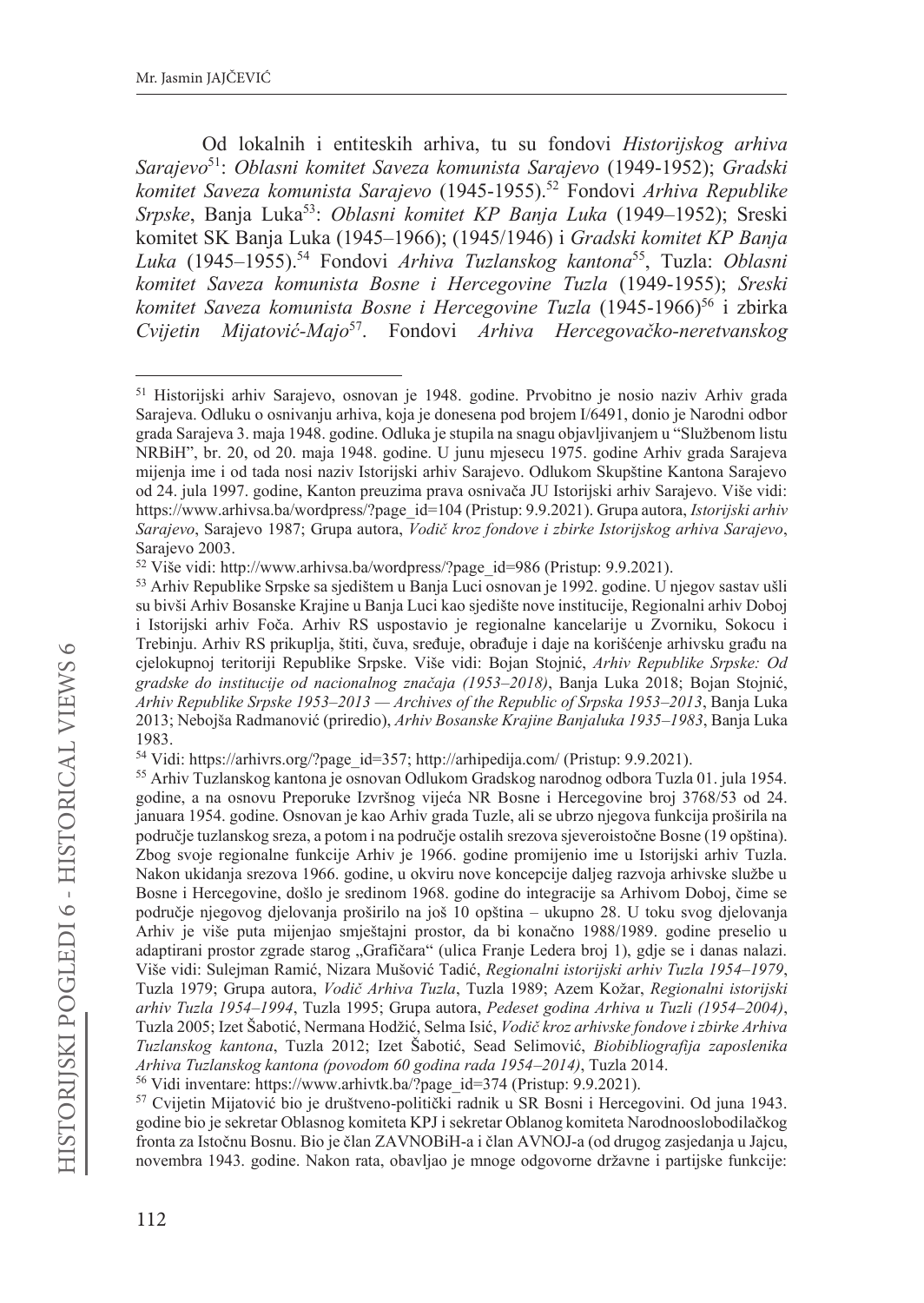kantona<sup>58</sup>, Mostar: Sreski komitet Saveza komunista BiH Konjic (1942-1955); Oblasni komitet Komunističke partije Bosne i Hercegovine Mostar (1949-1951).<sup>59</sup> Fond Arhiva Unsko-sanskog kantona, Bihać: Sreski komitet Saveza komunista Bosne i Hercegovine Bihać (1945-1966) i zbirka Cazinska buna 1950.<sup>60</sup> Fond Kantonalnog arhiva Travnik<sup>61</sup>, Travnik: Sreski komitet KP Bosne i Hercegovine Zenica (1948-1955).

Fondovi Arhiva Jugoslavije<sup>62</sup>, Beograd: Predsjedništvo Vlade FNRJ 1944-1953. (fond br. 50): Antifašistički front žena Jugoslavije (1945-1953) (fond br. 141); Kancelarija Maršala Jugoslavije (1943-1953) (fond br. 836); Saveza komunista Jugoslavije (1919-1990) (fond br. 507)<sup>63</sup>, te fondovi Hrvatskog

ministar u Vladi Narodne Republike Bosne i Hercegovine, od 1945. do 1958. godine; direktor lista "Komunist", organa Saveza komunista Jugoslavije, od 1958. do 1961. Godine; veleposlanik Jugoslavije u Sovjetskom Savezu, od 1961. do 1965. Godine; predsjednik Centralnog komiteta Saveza komunista Bosne i Hercegovine, od 1965. do 1969. Godine; član Predsjedništva SFRJ od 1974. godine, a od 15. maja 1980. do 15. maja 1981. godine i predsjednik Predsjedništva SFRJ. Više vidi: Arhiv Tuzlanskog kantona, Lični fond Cvijetin Mijatović 1931-1988, k-1, serija Ia, dok. Ia2, Biografski podaci Cvijetina Mijatovića.

<sup>&</sup>lt;sup>58</sup> Arhiv Hercegovačko-neretvanskog kantona/županije nastao je Odlukom Vlade HNK/Ž od 30. jula 2004.godine, spajanjem Arhiva Hercegovine Mostar i Arhiva Hrvatske Republike Herceg-Bosna. Osnivanjem Arhiva Hercegovine u Mostaru, 1954. godine počinje organizovana djelatnost prikupljanja, čuvanja, zaštite i obrade arhivske građe u Hercegovini. O značaju, važnosti i ulozi Arhiva u Mostaru i regiji govori količina arhivske građe i sređenost arhivskih fondova, uspješna zaštita van Arhiva, korištenost arhivskih vrijednosti u naučne i dokazne svrhe, kulturno-obrazovna i izložbena aktivnost, te zavidna izdavačka djelatnost. Arhiv je osnovan 4. jula 1954. godine, rješenjem Narodnog odbora grada Mostara, br. 14653/54 pod nazivom "Arhiv grada Mostara". Vidi: https://arhivhnk-z.ba/o-nama/historija-arhiva/ (Pristup: 9.9.2021); Grupa autora, 45 godina Arhiva Hercegovine, Mostar 1999.

<sup>59</sup> O fondovima i zbirkama vidi: Grupa autora, Vodič kroz fondove i zbirke Arhiva Hercegovine. Mostar 1973; http://arhivhnk-z.ba/fondovi-i-zbirke/ (Pristup: 9.9.2021).

<sup>&</sup>lt;sup>60</sup> O Arhivu (osnovan 1982. godine) više vidi: https://www.facebook.com/arhiv.usk/about/ (Pristup: 9.9.2021). Pregled arhivskih fondova i zbirki u Arhivu USK-a Bihać od 1880-2006. godine. (Interno dostavljeno).

<sup>61</sup> Arhiv je osnovan 15. marta 1954. godine. Više o fondovima i zbirkama vidi: Popis fondova20i20zbirkiKantonalnogarhivaTravnik.pdf. https://sbk-ksb.gov.ba/hr/kantonalniarhiv.html (Pristup: 9.9.2021).

<sup>62</sup> Opštim zakonom o državnim arhivama osnovana je 21. januara 1950. godine Državna arhiva FNRJ. Arhiv je nekoliko puta menjao ime, a najduže je radio i u javnosti je najpoznatiji kao Arhiv Jugoslavije. Arhiv je nadležan da prikuplja, čuva, sređuje, obrađuje i daje na korišćenje arhivsku građu nastalu radom institucija jugoslovenske države (od osnivanja 1918. do raspada 2006. godine) i pojedinih ličnosti. Više o Arhivu Jugoslavije vidi: Grupa autora, Arhiv Jugoslavije 1950-1995, Beograd 1995; Komnen Pijevac (urednik), Arhiv Jugoslavije 1950-2000, Beograd 2000; Лилијана Ратковић-Трифуновић ... и др, Архив Југославије = The Archives of Yugoslavia, Београд 2010. 63 O fondovima i zbirkama Arhiva Jugoslavije vidi: Grupa autora, Arhiv Jugoslavije: vodič za korisnike arhivske građe, Beograd 1985; Grupa autora, Indeks sadržaja informativnih sredstava sređenih i obrađenih fondova i zbirki Arhiva Jugoslavije, knj. 1-2, Beograd 1995; Dušan Jončić, Gojko Malović, Saša Ilić, Nada Petrović, Vodič kroz zbirke =  $A$  Guide Through Collections, Beograd 2007; Branka Doknić, Milić F. Petrović, Vodič kroz fondove Arhiva Jugoslavije 1945-2006, knjiga 1, Beograd 2014; Branka Doknić, Vodič kroz fondove Arhiva Jugoslavije 1945-2006, knjiga 2, Beograd 2018.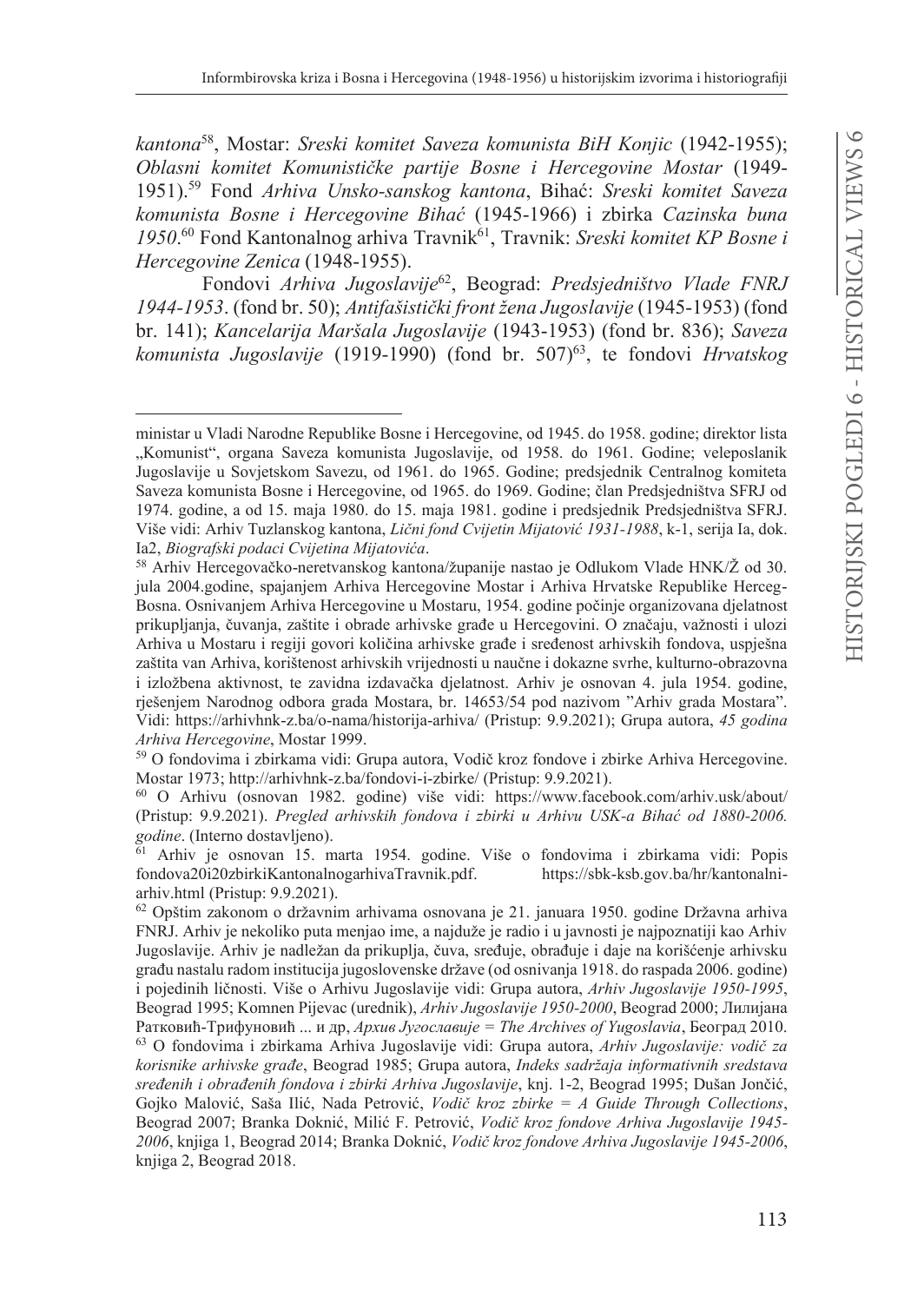državnog arhiva<sup>64</sup>, Zagreb: HR-HDA-1561. Služba državne sigurnosti Republičkog sekretarijata za unutrašnje poslove Socijalističke Republike Hrvatske; HR-HDA-1220. Savez komunista Hrvatske. Centralni komitet.<sup>65</sup>

Pored pomenutih historijskih izvora, važan segment je istraživanje tematike Informbirovske krize i njenog utjecaja na teritorij Bosne i Hercegovine su i dokumenta (strogo povjerljiva) Službe državne bezbijednosti Bosne i Hercegovine, bivše Uprave državne bezbjednosti (UDB-a), čija je građa strogo čuvana i pohranjena u Arhivu obavieštajno-sigurnosne agencije Bosne i Hercegovine. Riječ je o izvještajima, elaboratima i analizama rada po Informbirou.<sup>66</sup> Uvidom u ove dokumente došlo bi se do veoma važnih saznanja i informacija, koje su bile nepoznate do sada naučnoj javnosti.

Predstavljeni fondovi, su osnova da se pristupi u istraživanju i elaboriranju navedene teme, međutim, nije čest slučaj da se svi fondovi ne iskoriste. Naime, historičar u svome istraživanju može iz određenog broja fondova, doći do dokumenata koji će mu u kombinaciji sa ostalim historijskim izvorima, pomoći, da rasvjetli i odgovori na navedenu temu, ali to sve zavisi od kompentencije i sposobnosti historičara.

#### Objavljeni historijski izvori

Pored historijskih izvora prvog reda, tu su i objavljeni historijski izvori koji predstavljaju, također važan segment historičaru u procesu njegovog istraživanja i pisanja određene teme, u ovom slučaju tematike kojim se bavi ovaj rad. Građa je raznovrsna, a najviše objavljivanjem arhivske građe, bavili su se institucije, a u ovom slučaju i pojedinici, kojima je tematika ovog rada bila u užem ili širem kontekstu predmet bavljenja i istraživanja.

<sup>64</sup> Više o Hrvatskom državnom arhivu vidi: http://www.arhiv.hr/hr-hr/O-nama/Povijest (Pristup:  $9.9.2021$ .

<sup>65</sup> O fondovima i zbirkama Hrvatskog državnog arhiva vidi: Pregled arhivskih fondova i zbirki Republike Hrvatske, sv. I. Zagreb 2006; Pregled arhivskih fondova i zbirki Republike Hrvatske, Kazala i bibliografija, sv. II, Zagreb 2007. Također vidi: http://www.arhiv.hr/hr-hr/Istrazitegradivo; https://hais.arhiv.hr/HDA/ (Pristup: 9.9.2021).

<sup>66</sup> Riječ je o arhivskoj građi koja sadrži oko 67.000 dosijea lica u periodu od 1944-1992. godine, 3.500 dosijea izvora, nekoliko desetina hiljada informacija, depeša vezanih za akcije SDB-a. 3.000 elaborata i mnoštvo druge strogo čuvane dokumentacije. Informaciju o navedenoj arhivskoj građi sam pronašao u feljtonima koji su izlazili u novinama pod nazivom "Jutanje novine" tokom februara 2001. godine. Milenko Pajić, "Jutarnje" istražuju tajne arhive UDB-e", Jutarnje novine, februar 2001.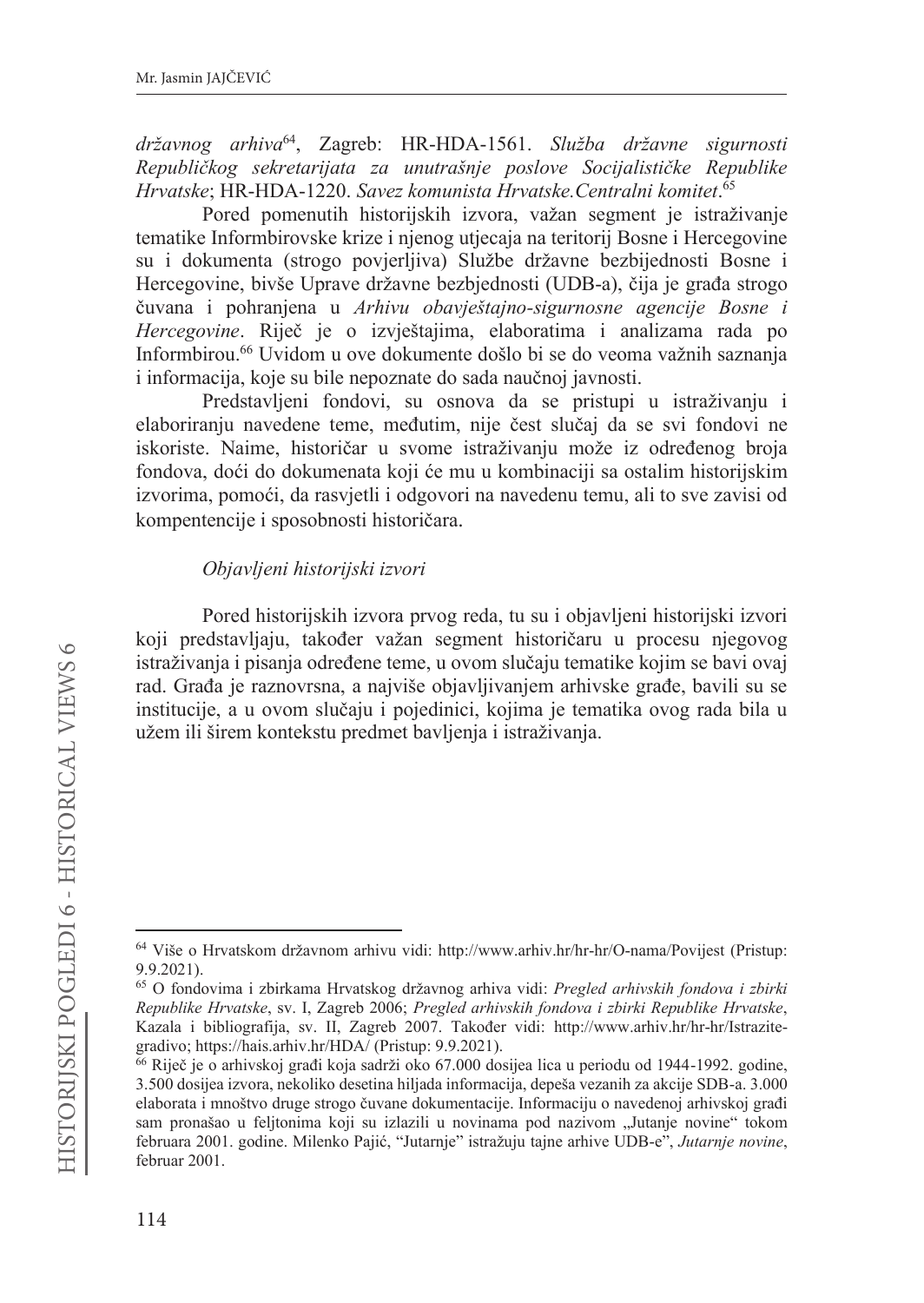Objavljivanje dokumenata najviše su se bavili naučnici poput Branka Petranovića, Momčila Zečevića<sup>67</sup>, Vladimir Dedijera<sup>68</sup> i dr. Također, potrebno je istaći Radoicu Luburića, naučnika iz Crne Gore, koji je donio u okviru svoje knjige Pomirenje Jugoslavije i SSSR-a 1953-1955, dosta značajnih dokumenata kako iz arhiva sa prostora bivše Jugoslavije, tako posebno iz arhiva Rusije. Njegova knjiga odnosno zbornik dokumenata doživio je dva izdanja, posljednji 2007. godine.<sup>69</sup>

Pored ovih zbornika dokumenata treba istaći i objavljene zapisnike i odluke sa sjednica Narodne vlade Bosne i Hercegovine, sjednica i kongresa CK KPJ, Zapisnici Politbiroa CK KP Hrvatske/SKH za period od 1945. do 1959. godine, kao i pisma koji su razmjenjivani između CK KPJ i CK SKP (b).<sup>70</sup> Svakako tu je i druga objavljena građa, koja se odnosi dokumente o agresivnim postupcima vlada "istočnog bloka" prema Jugoslaviji, zatim dokumenti o spoljnoj politici Jugoslavije 1948, o kulturnoj politici Jugoslavije, zatim o dokumentima o jugoslovensko-sovjetski odnosima 1945-1956. i drugi.<sup>71</sup> Pitanja industrijskog razvoja, izvršenje petogodišnjeg plana, problem regrutiranja radne snage, dobrovoljni rad, takmičenje itd, veoma često su se nalazili na dnevnom redu partijskih foruma koji su pratili ekonomska zbivanja, donoseći

<sup>67</sup> To su diela: Branko Petranović, Zapisnici sa sednica Politbiroa Centralnog komiteta KPJ (11. jun 1945 - 7. jul 1948), Beograd, 1995; Branko Petranović, Momčilo Zečević, Jugoslavija 1918-1984, Zbirka dokumenata, Beograd 1985; Branko Petranović, Momčilo Zečević, Jugoslovenski federalizam. Ideje i stvarnost, Tematska zbirka dokumenata, II, Beograd 1987; Sjednice Centralnog komiteta KPJ (1948-1952), priredili Branko Petranović, Ranko Končar i Radovan Radonjić, Beograd 1985.

<sup>68</sup> Vladimir Dedijer, *Dokumenti 1948*, sv. 1, 2, 3, Beograd, 1979/80.

<sup>69</sup> Radoica Luburić, Pomirenje Jugoslavije i SSSR-a 1953-1955, Tematska zbirka dokumenata, prvo izdanje, Podgorica 1999, 777, drugo izdanje, Podgorica 2007, 781.

<sup>70</sup> Četvrti plenum CK KPJ (3. i 4. juni 1951), Beograd 1951; Narodna vlada Narodne Republike Bosne i Hercegovine 1945-1948, Zapisnici, priredila Rosa Cvijanović, Sarajevo 1985; Odluke V. kongresa Komunističke partije Jugoslavije, Beograd 1948; Peti kongres Komunističke partije Jugoslavije, izvještaji i referati. Beograd 1948; Pisma CK KPJ i pisma CK SKP (b), Beograd 1948. <sup>71</sup> Bela knjiga o agresivnim postupcima vlada SSSR-a, Poljske, Čehoslovačke, Rumunije, Bugarske, Mađarske i Albanije prema Jugoslaviji, Ministarstvo inostranih poslova FNRJ, Beograd 1951; B. Doknić, M. F. Petrović, I. Hofman, Kulturna politika Jugoslavije 1945-1952, Zbornik dokumenata, Knjiga I, II, Beograd 2009; Dokumenti o spoljnoj politici Socijalističke Federativne Republike Jugoslavije 1948, Beograd 1987; Jugoslavija 1918-1988. Statistički godišnjak. Savezni zavod za statistiku, Beograd 1989; Jugoslovensko-sovjetski odnosi 1945-1956, Zbornik dokumenata, Beograd 2010; Jugoslavija i SSSR. Susreti i razgovori na najvišem nivou rukovodilaca Jugoslavije i SSSR 1946-1964, Dokumenti o spoljnoj politici Jugoslavije, Beograd 2014; Milan Terzić, Mihajlo Basara, Dmitar Tasić, *Informbiro i Jugoslovenska (narodna) armija*, Zbornik dokumenata, Beograd 2015; Grupa autora, Zatočenici Golog Otoka: registar lica osuđivanih zbog Informbiroa, Dokumenta službi bezbjednosti, Beograd 2016; Goran Miloradović, Između dve otadžbine jugoslovenski politički emigranti u Sovjetskom Savezu 1948-1956, Dokumenti službi bezbjednosti, Beograd 2016; Zapisnici Politbiroa CK KPH/Izvršnog komiteta SKH, sv. I, II (1945-1952), Zagreb 2006, sv. III (1952-1954), Zagreb 2008. i sv. IV (1955-1959), Zagreb 2010; Statistički godišnjak Narodne Republike Bosne i Hercegovine 1945-1953. godine, Sarajevo 1954; Kultura i umetnost 1953-1955. Statistički bilten, Beograd 1957.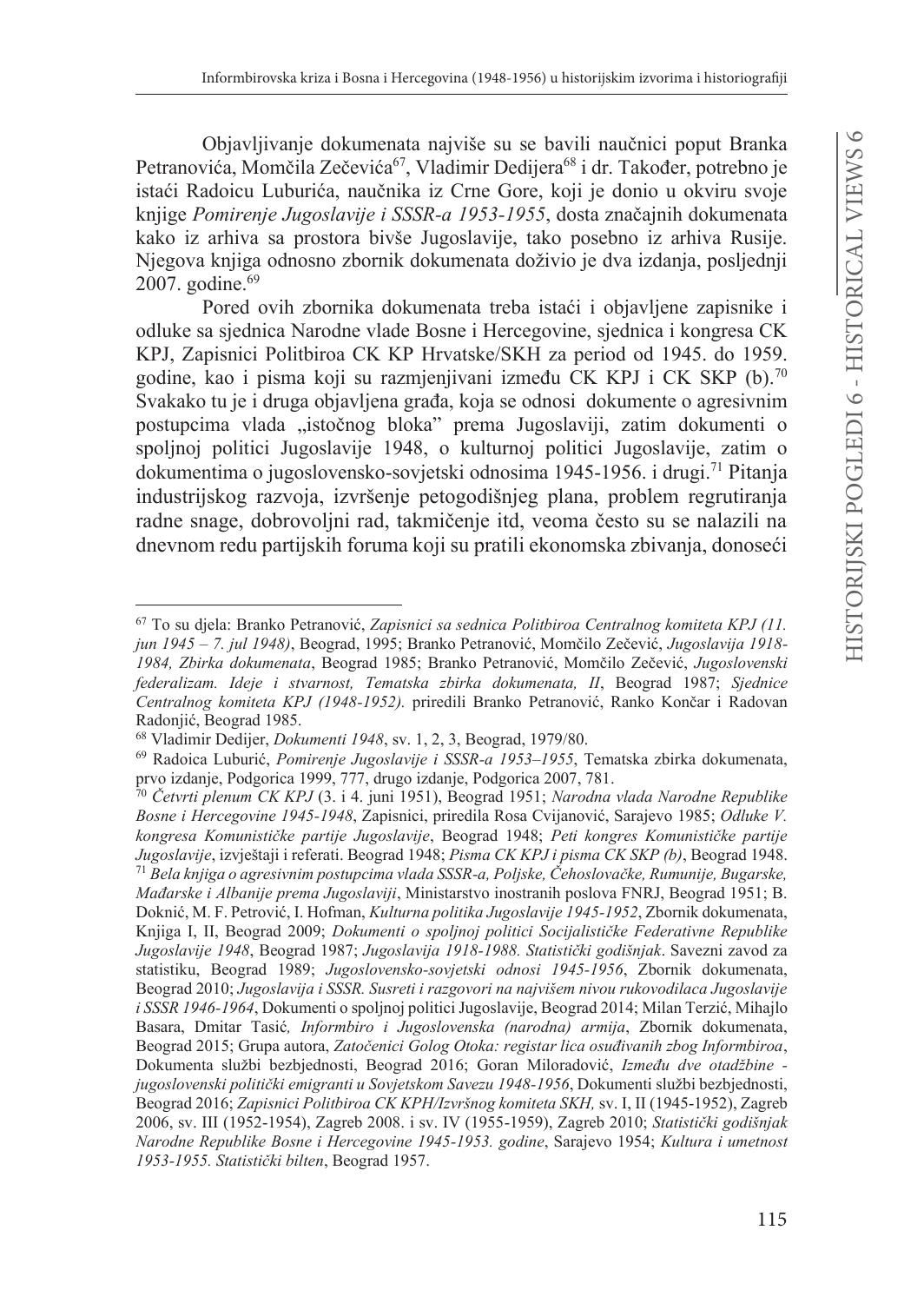ponekad ključne odluke. Navedene dokumente nadopunjuju zapisnici Privrednog savjeta Vlade FNRJ.<sup>72</sup>

Svakako vrijedno pažnje je zbornik dokumenata pod nazivom The Cominform Minutes of the Three Conferences 1947/1948/1949, Feltinelli Editore, Milano 1994, 1054 str. Knjigu "Informbiro, Zapisnici tri konferencije 1947/1948/1949." objavili su Ruski centar za zaštitu i proučavanje gradiva za modernu povijest i talijanska Fondacija Fertinelli.

Riječ je o kritičkom izdanju dokumenata značajnih za proučavanje međunarodnog komunističkog pokreta u poslijeratnom razdoblju, vanjske politike Staljinove Rusije, te početaka hladnog rata. Objavljeni izvori čuvaju se u Ruskom centru, najznačajnijem arhivu za historiju socijalističkog i komunističkog pokreta dvadesetog stoljeća. Tekstovi zapisnika triju konferencija objavljeni su na temelju izvornika pisanih pisaćim strojem te na temelju kopija zapisnika iz zbirke Informbiro (fond 575, opis I, delo 1.46, 731) pohranienih u Ruskom centru. Kopije zapisnika Ruskog centra uspoređene su s originalima, koje su potpisali sudionici konferencija, pohranjenima u Arhivu predsjednika Ruske federacije.<sup>73</sup>

Pored ovog zbornika dokumenata, postoji i dvotomni zbornik dokumenata pod nazivom Vostoćnaja Evropa v dokumentah Rossijskih arhivov, 1944-1953. Tom I (1944-1948), 985 str, tom II (1949-1953), 1004 str, "Sibirskij hronograf", Moskva-Novosibirsk 1997, 1998. Zbornik Istočna Europa u dokumentima ruskih arhiva 1944-1953, sa svoja dva toma, predstavlja jedno od nastojanja recentne ruske arhivske i historijske nauke za otvaranjem pitanja utemeljenih na izvornom materijalu, koja bi potpunije razjasnila okolnosti nekih unutrašnjih i vanjskopolitičkih događaja što su obilježili sredinu 40-ih i početak 50-ih godina ovog stoljeća. Prvim je dijelom obuhvaćeno razdoblje 1944-1948. da bi sljedeće godine izašao i drugi svezak koji zatvara cjelinu u periodu od 1949. do 1953. Vrijeme od kraja Drugoga svjetskog rata do godine Staljinove smrti karakteristično je u svjetskoj historiji po stvaranju osnova hladnoratovske, blokovske politike i planskom formiranju uporišta socijalističkog poretka pod najizravnijim utjecajem SSSR-a. Pojam Istočne Europe, u tom kontekstu, javlja se kao geopolitička odrednica jednog vremena. Zemlje koje su mu tada pripadale

<sup>72</sup> Miodrag Zečević, Bogdan Lekić (priredili), Privredna politika Vlade FNRJ. Zapisnici Privrednog saveta Vlade FNRJ 1944-1953, knj. 1 (14. XII 1944 – 31. III 1949), Beograd 1995; Bogdan Lekić, Miodrag Zečević (priredili), Privredna politika Vlade FNRJ. Zapisnici Privrednog saveta Vlade FNRJ 1944-1953, knj. 2 (1. IV - 9. XII 1949), Beograd 1995; Miodrag Zečević, Bogdan Lekić (priredili), Privredna politika Vlade FNRJ. Zapisnici Privrednog saveta Vlade FNRJ 1944-1953, knj. 3, (2. I 1950 - 19. XII 1950), Beograd 1995; Bogdan Lekić, Miodrag Zečević (priredili), Privredna politika Vlade FNRJ. Zapisnici Privrednog saveta Vlade FNRJ 1944-1953, knj. 4, (16. II 1951 - 15. I 1953), Beograd 1995.

<sup>&</sup>lt;sup>73</sup> Vidi: Živana Hedbeli, The Cominform Minutes of the Three Conferences 1947/1948/1949, Feltinelli Editore, Milano 1994, 1054 str. Ocjene i prikazi, Fontes, izvori za hrvatsku povijest, vol. 3, no. 1, Zagreb 1997, 350-354.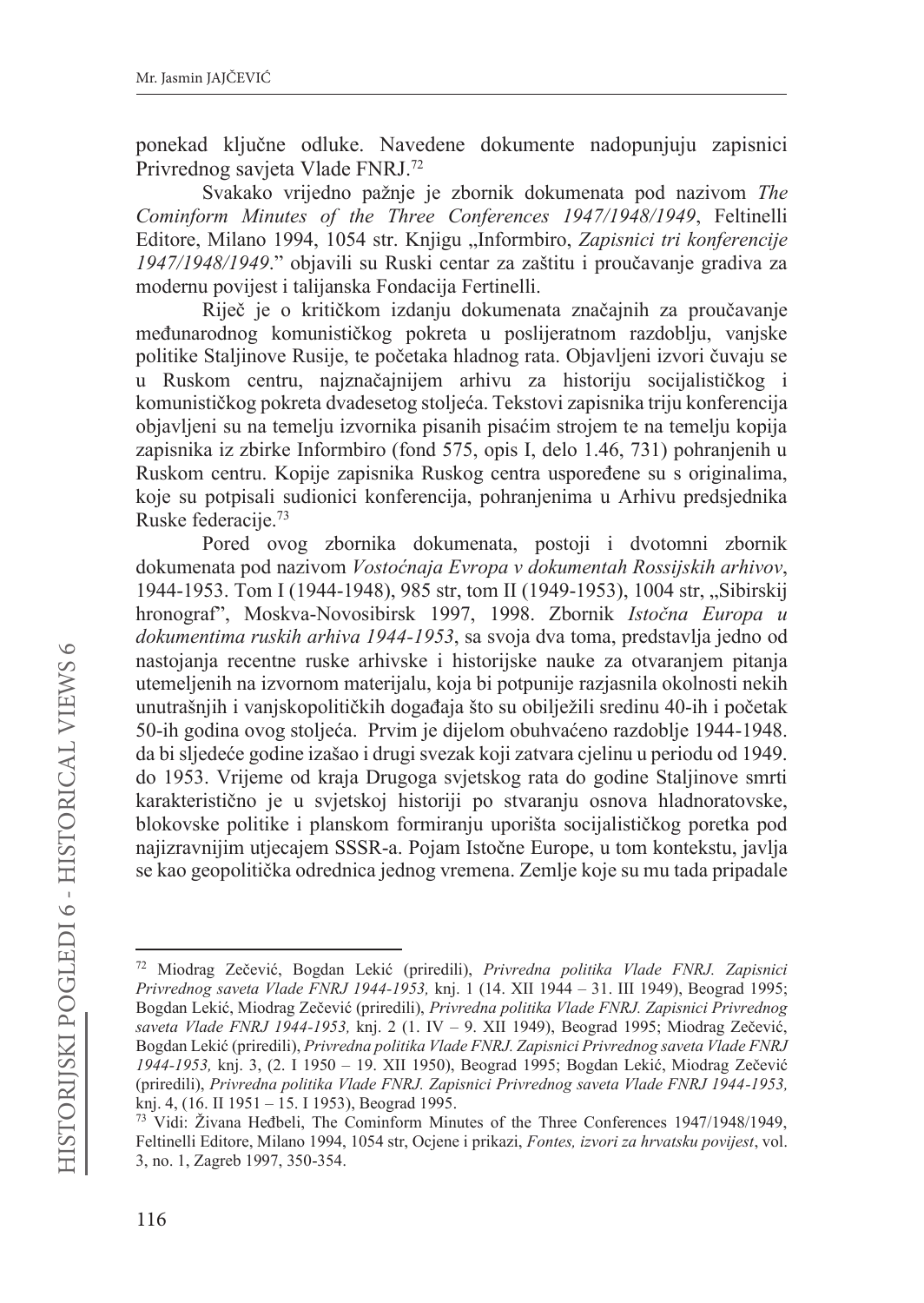- Albanija, Bugarska, Mađarska, Poliska, Rumuniska, Čehoslovačka i Jugoslavija, predstavljene su u objavljenim dokumentima ruskih arhiva.<sup>74</sup>

Veoma značajnu dopunu arhivskoj građi (historijskim izvorima prvog reda) predstavljaju i podaci iz dnevnih i periodičnih listova, novina koji su izlazili kako u Jugoslaviji, tako i na području Bosne i Hercegovine, kao što su: Borba: organ Komunističke partije Jugoslavije; Front Slobode, Tuzla; Komunist: organ Centralnog komiteta Saveza komunista Jugoslavije; Oslobođenje, Sarajevo; Partijska izgradnja: organ CK KPJ za partijska i organizaciona pitanja i dr.

Također, određene korisne podatke i obavještenja o navedenoj tematici pružaju i neka službena glasila poput: Službeni list Federalne Bosne i Hercegovine, Sarajevo; Službeni list FNRJ, Beograd; Službeni list Narodne Republike Bosne i Hercegovine, Sarajevo.

Iz ovih službenih listova mogu se pronaći zakonske odredbe koje su se odnosile na istragu i kažnjavanje protivnika jugoslovenskog komunističkog sistema, što uz neophodnu dozu kritičnosti, ova vrsta izvora može doprinijeti cjelovitijem sagledavanju i osvjetljavanju metoda suprostavljanja politici Informbiroa na području Bosne i Hercegovine za vrijeme Informbirovske krize od 1948. do 1956. godine. Uz sve nabrojano, za razriešavanje i prezentiranje određenih historijskih događaja od koristi bi bilo i interesantno svjedočenje preživjelih svjedoka (usmena predaja) o događajima iz navedenog perioda.

## Zaključak

Historijski događaj koji se desio u periodu od 1948. do 1956. godine, a koji je vezan za sukob KPJ i Informbiroa odnosno period Informbirovske krize ostavio je veliki i neizbrisiv trag u historiji južnoslavenskih naroda, a ujedno je jedno od najdramatičnijih i najsudbonosnijih faza u novijoj historiji Jugoslavije, odnosno Bosne i Hercegovine. Pokušaj Staljina da potčini rukovodstvo jugoslovenske partije dominaciji Sovjetskog saveza i Titovo "historijsko NE", dovest će do otvorenog raskola između Tita i Staljina (Jugoslavije i SSSR-a), što će imati velike posljedice na razvoj jugoslovenskog političkog sistema, što će dovesti do sveopćeg progona svih onih koji se izjasnili za politiku Informbiroa u Jugoslaviji, a samim tim će dovesti do složenih promjena u svim oblastima društveno-ekonomske i političke stvarnosti, kako na unutrašnjem planu, tako i na međunarodnom planu. Informbirovska kriza će se posebno odraziti i na društveno-ekonomske i političke prilike u Bosni i Hercegovini.

<sup>74</sup> Vidi: Diana Mikšić, Vostoćnaja Evropa v dokumentah Rossijskih arhivov, 1944-1953. Tom I (1944-1948), 985 str, Tom II (1949-1953), 1004 str, "Sibirskij hronograf", Moskva-Novosibirsk 1997, 1998, Ocjene i prikazi, Fontes, izvori za hrvatsku povijest, vol. 3, no. 1, Zagreb 1997, 354-357.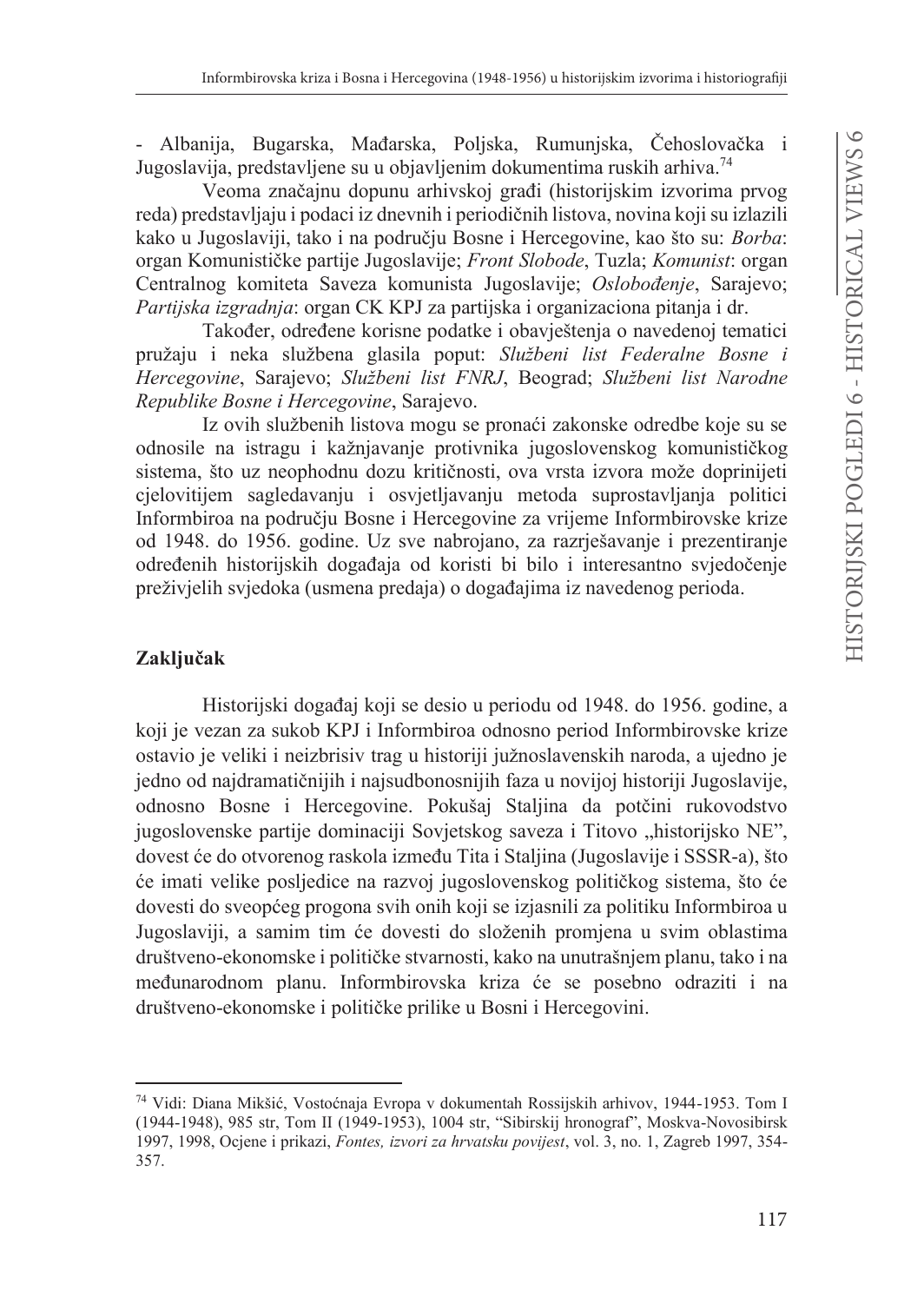Istraživanje navedene teme od historičara zahtjeva dobro poznavanje historijski izvora prvog reda koji se nalaze u arhivima Bosne i Hercegovine, Arhivu Jugoslavije i Hrvatskom državnom arhivu na osnovu kojih se mogu crpiti potrebni podaci za razumjevanje navedene problematike. Pored historijskih izvora prvog reda, nezaobilazni izvori su i objavljena arhivska građa, štampa, službeni listovi, kao i poznavanje historiografskih djela (knjige, zbornike radova i časopisa) koji su se bavili pitanjem Informbirovske krize u periodu od 1948. do 1956. godine i njenog odraza na teritoriji Bosne i Hercegovine. Ovo iz razloga što se ovim pitanjem bavilo vrlo malo naučnika, historičara, kao i da postoji vrlo malo historijske literature za ovaj period, naročito za teritorij Bosne i Hercegovine. Pravdanje za ovu prazninu, uglavnom se nalaze u teoriji historijske distance od određenih događaja, nedovršenosti društvenih procesa i nesređenosti i nedostupnosti arhivske građe. Još veću teškoću u realizaciji i istraživanju ove problematike, predstavlja nemogućnost uvida u historijske izvore prvog reda, koji su još uvijek u najvećem dijelu nedostupni, čime je onemogućeno objelodanjivanje svih historijskih izvora. Ovdje se prvenstveno misli na arhivsku građu odnosno strogo povjetljivih dokumenata bivše Uprave državne bezbijednosti (UDB-a) koja je pohranjena i koja se čuva u arhivu Obavještajno sigurnosne agencije Bosne i Hercegovine. Uvidom u ove dokumente došlo bi se do veoma važnih saznanja i informacija, koje su bile nepoznate do sada naučnoj javnosti.

Od pojave knjige Informbiro i sjeveroistočna Bosna: odjeci i posljedice sukoba KPJ-Informbiroa (1948-1953), pa do danas bilo je pokušaja da se rasvjetli ova problematika kroz nekoliko naučnih konferencija i okruglih stolova, a rezulatat toga su i publikovani zbornici radova, kao i članci koji su objavljivani u raznim časopisima kako u Bosni i Hercegovini, tako i šire.

Historiografija i historijski izvori koji su predstavljeni u ovom radu, daju opravdanost da se jedna ovakva tema istraži i objavi u obliku publikacije. U ovom slučaju, da se istraži kroz temu doktorske disertacije. Ovo iz razloga, što do danas nepostoji naučno-istraživačko djelo koje se bavi problematikom Informbirovske krize i njenih odjeka i posljedica na političke, ekonomske i društvene prilike na nivou države Bosne i Hercegovine u periodu od 1948. do 1956. godine.

### **Summary**

The historical event that took place in the period from 1948 to 1956, and which is related to the conflict between the CPY and the Inform Bureau, ie the period of the Inform Bureau crisis, left a large and indelible mark in the history of the South Slavic peoples. History of Yugoslavia, ie Bosnia and Herzegovina.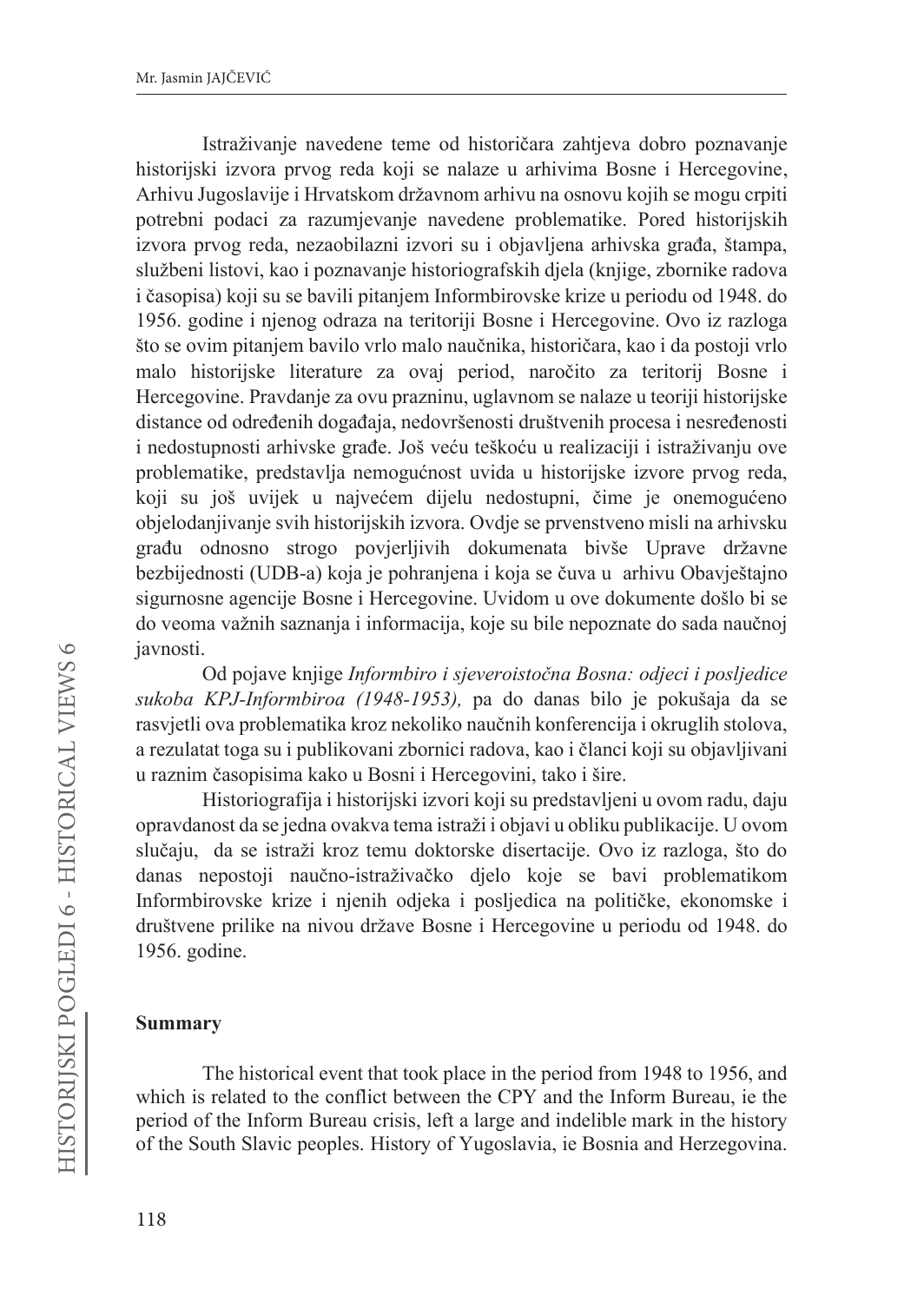Stalin's attempt to subjugate the Yugoslav party leadership to Soviet domination and Tito's "historic NO" will lead to an open rift between Tito and Stalin (Yugoslavia and the USSR), which will have major consequences for the development of the Yugoslav political system, leading to universal persecution of all those who voted for the policy of the Inform Bureau in Yugoslavia, and thus will lead to complex changes in all areas of socio-economic and political reality, both domestically and internationally. The Informbiro crisis will have a special impact on the socio-economic and political situation in Bosnia and Herzegovina.

Researching this topic requires historians to have a good knowledge of historical sources of the first order in the archives of Bosnia and Herzegovina, the Archives of Yugoslavia and the Croatian State Archives, on the basis of which the necessary data can be drawn to understand this issue. In addition to historical sources of the first order, unavoidable sources are published archives, press, official papers, as well as knowledge of historiographical works (books, collections of papers and journals) that dealt with the issue of the Informbir crisis in the period from 1948 to 1956 and its reflections on the territory of Bosnia and Herzegovina. This is due to the fact that very few scientists and historians have dealt with this issue, as well as that there is very little historical literature for this period, especially for the territory of Bosnia and Herzegovina. Justifications for this gap are mainly found in the theory of historical distance from certain events, incomplete social processes and disorder and inaccessibility of archival material. An even greater difficulty in the realization and research of this issue is the impossibility of insight into historical sources of the first order, which are still largely inaccessible, which makes it impossible to disclose all historical sources. This primarily refers to the archival material, ie strictly confidential documents of the former State Security Administration (UDB), which is stored and which is kept in the archives of the Intelligence and Security Agency of Bosnia and Herzegovina. Insight into these documents would provide very important knowledge and information, which was unknown to the scientific public until now.

Since the publication of the book *Informbiro and Northeast Bosnia*: Echoes and Consequences of the KPJ-Informbiro Conflict (1948-1953), until today there have been attempts to shed light on this issue through several scientific conferences and round tables, and the result has been published collections of papers, such as and articles published in various journals in Bosnia and Herzegovina and beyond.

The historiography and historical sources presented in this paper justify the research and publication of such a topic in the form of a publication. In this case, to be researched through the topic of the doctoral dissertation. This is due to the fact that to this day there is no scientific research work that deals with the issue of the Informbiro crisis and its repercussions and consequences on political, economic and social conditions at the level of the state of Bosnia and Herzegovina in the period from 1948 to 1956.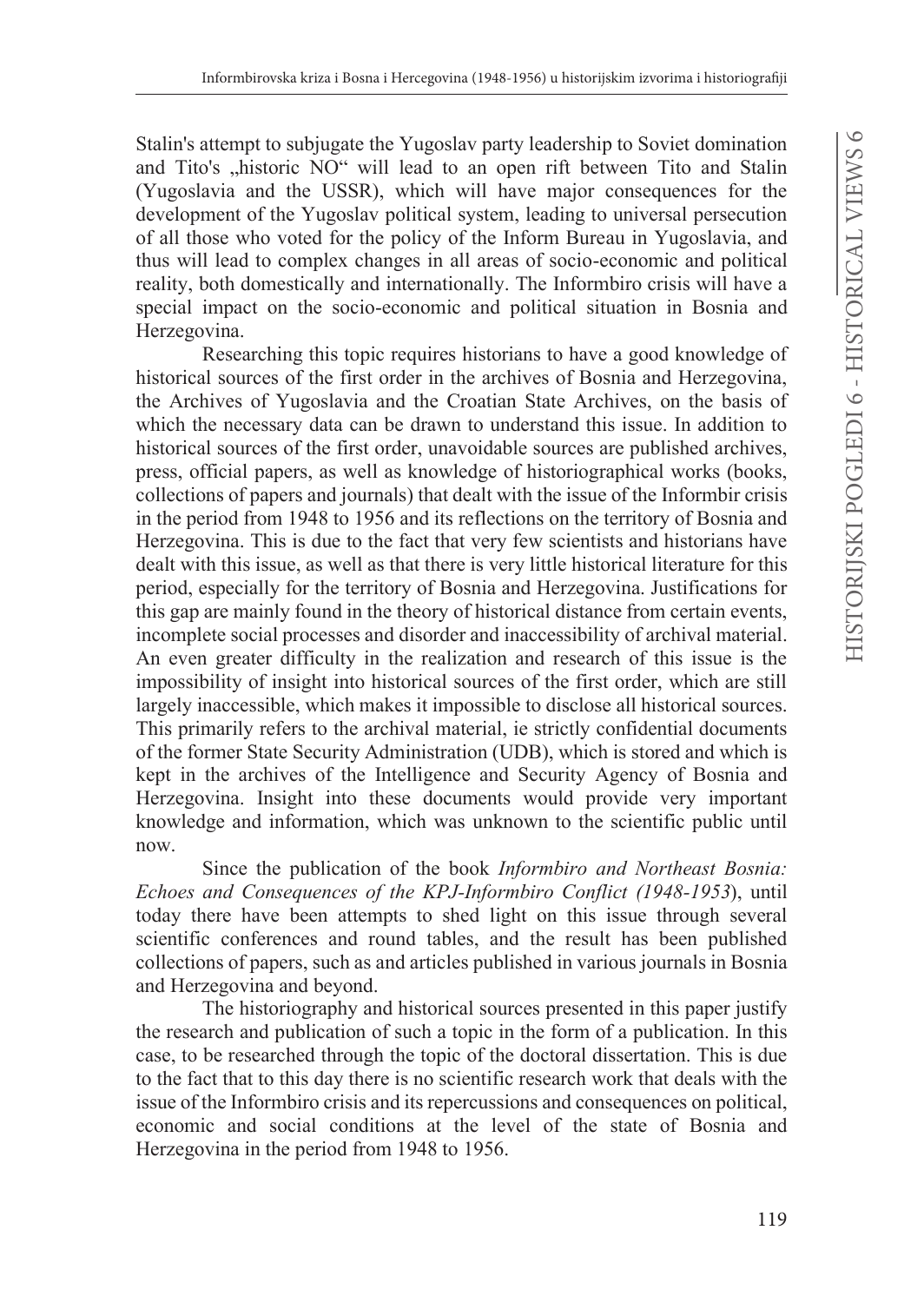## **BIBLIOGRAFIJA/BIBLIOGRAPHY**

### **Objavljeni izvori/ Published sources:**

- 1. Doknić B, Petrović M. F, Hofman I, Kulturna politika Jugoslavije 1945-1952, Zbornik dokumenata, Knjiga I. i II, Beograd 2009.
- 2. Grupa autora, Zatočenici Golog Otoka: registar lica osuđivanih zbog Informbiroa, Dokumenta službi bezbjednosti, Beograd 2016.
- 3. Jugoslavija i SSSR. Susreti i razgovori na najvišem nivou rukovodilaca Jugoslavije i SSSR 1946-1964, Dokumenti o spoljnoj politici Jugoslavije, Beograd 2014.
- 4. Jugoslovensko-sovjetski odnosi 1945-1956, Zbornik dokumenata, Beograd 2010.
- 5. Luburić Radoica, Pomirenje Jugoslavije i SSSR-a 1953-1955, Tematska zbirka dokumenata, prvo izdanje, Podgorica 1999, drugo izdanje, Podgorica 2007.
- 6. Miloradović Goran, Između dve otadžbine jugoslovenski politički emigranti u Sovjetskom Savezu 1948-1956, Dokumenti službi bezbjednosti, Beograd 2016.
- Terzić Milan, Basara Mihajlo, Tasić Dmitar, *Informbiro i Jugoslovenska (narodna)* 7. armija, Zbornik dokumenata, Beograd 2015.

## **Knjige/Books:**

- 1. Badovinac Tomislav (ur), 1948. Povijesni razlaz sa staljinskim totalitarizmom, Zbornik radova, Zagreb 2009.
- 2. Bećirović Denis, Informbiro i sjeveroistočna Bosna: odjeci i posljedice sukoba KPJ-Informbiroa (1948-1953), Tuzla 2005.
- 3. Bećirović Denis, Islamska zajednica u Bosni i Hercegovini za vrijeme avnojevske Jugoslavije (1945-1953), Zagreb-Sarajevo 2012.
- 4. Dimić Ljubodrag, Jugoslavija i Hladni rat. Ogledi o spoljnoj politici Josipa Broza Tita (1944-1974), Beograd 2014.
- 5. Dizdarević Raif, Sudbonosni podvig Jugoslavije. Podsjećanje na istorijeko NE staljinizmu - događaj koji je opredijelio budućnost Jugoslavije, Sarajevo 2018.
- 6. Doknić Branka, Kulturna politika Jugoslavije 1946-1963, Beograd 2013.
- 7. Hadžić Senaid, Veliki zaokret: Bosna i Hercegovina u vremenu tranzicije (od 1880ih do 1950-ih), Tuzla 2021.
- 8. Holzer Jerzy, Komunizam u Europi, Zagreb 2002.
- 9. Jakovina Tvrtko, Pervišić Martin (urednici), The Tito-Stalin split. 70 years after, Zagreb-Ljubljana 2020.
- 10. Kamberović Husnija, Prema modernom društvu. Bosna i Hercegovina od 1945. do 1953. godine, Tešanj 2000.
- 11. Katz Vera, Društveni i ekonomski razvoj Bosne i Hercegovine od 1945. do 1952. godine, Sarajevo 2011.
- 12. Milišić Senija, Institucionalizacija nauke u Bosni i Hercegovini 1945-1958, Sarajevo 2007
- 13. Milišić Senija, Kulturna djelatnost u Bosni i Hercegovini 1945-1950, Sarajevo 2012
- 14. Nametak Muhamed, Bosanski trougao u crvenoj zvijezdi. Kulturni tokovi i izgradnja socijalističkog društva u Bosni i Hercegovini od 1945. do 1952. godine, Sarajevo 2017.